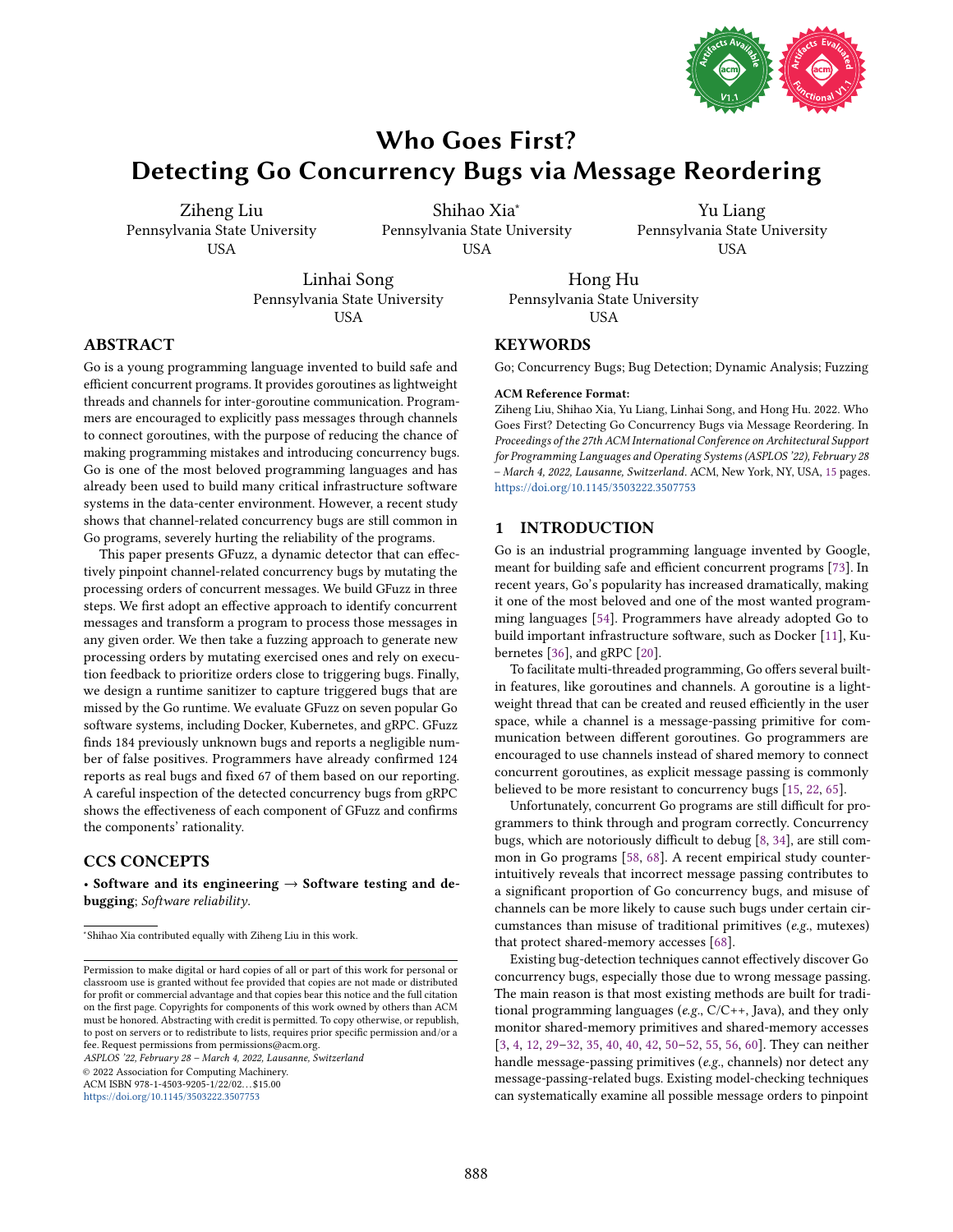```
1 // go parent()
  func parent() { // parent goroutine
      ... // initialize object daemon
      ch, errCh := daemon.discoveryWatcher.Watch()
      5 select {
6 case <- Fire(1 * time.Second):
7 Log("Timeout!")
8 case e := <-ch:
9 if !reflect.DeepEqual(e, expected) {
10 Log("Unexpected!")
11 }
12 case e := <-errCh:
13 Log("Error!")
14 }
15 return
16 }
17 func (s *Discovery) Watch() (chan discovery.Entries, chan error) {
18 - ch := make(chan discovery.Entries)
     19 - errCh := make(chan error)
20 + ch := make(chan discovery.Entries, 1)
21 + errCh := make(chan error, 1)
22 go func() { // child goroutine
23 entries, err := s.fetch()
24 if err != nil {
25 errCh <- err
26 } else {
27 ch <- entries
28 } ...
29 \t3()30 return ch, errCh
31 }
```
#### Figure 1: A Blocking Bug in Docker and Its Patch. The code has been simplified for illustration purposes.

bugs in distributed systems [\[39,](#page-13-15) [48,](#page-14-11) [74\]](#page-14-12). However, since only very few message orders can lead to concurrency bugs, exhaustively inspecting all message orders is not efficient to detect channel-related bugs in Go programs. We can also find several bug detectors built for Go. However, the static detectors either cover a limited number of buggy code patterns [\[16,](#page-13-16) [28\]](#page-13-17), fail to scale to large, real Go programs [\[14,](#page-13-18) [37,](#page-13-19) [38,](#page-13-20) [53,](#page-14-13) [59\]](#page-14-14), or report significant numbers of false positives and false negatives due to imprecise alias analysis [\[45\]](#page-13-21). The dynamic detectors for Go merely report concurrency bugs triggered in a given execution [\[7,](#page-13-22) [18,](#page-13-23) [21,](#page-13-24) [69\]](#page-14-15). Without the capability to alter programs' execution states and increase the chance of exposing bugs, these dynamic detectors miss many concurrency bugs [\[68\]](#page-14-5).

 $\overline{\mathrm{F}}$ igure [1](#page-0-0) shows a channel-related $^1$  concurrency bug from Docker. The parent goroutine calls an object method through an indirect call at line 4. The callee is actually function  $\text{Watch}()$  at lines 17-31. Watch() creates two unbuffered channels ch and errCh at lines 18 and 19 firstly, then starts a child goroutine at line 22, and finally returns the two channels at line 30. The child goroutine calls s.fetch() at line 23. It checks the return value and sends a message either to channel errCh at line 25 or to channel ch at line 27. Meanwhile, the parent goroutine blocks at the select statement at lines 5-14 until it either receives a message from Fire() after one second or from one of the two returned channels. If the message from Fire() comes first, the parent goroutine chooses the first case, which merely logs the timeout and returns. After that, no other goroutines have references to channel ch or channel errCh,

 $1$ We use "channel-related bug" and "message-passing-related bug" interchangeably, as most message-passing-related bugs are due to misuse of channels [\[45,](#page-13-21) [68\]](#page-14-5).

and thus no goroutines can receive messages from the two channels anymore. Since both of the channels are unbuffered, the child goroutine blocks at one of the sending operations (line 25 or line 27) endlessly.

This example demonstrates the difficulty in detecting Go concurrency bugs related to channels. The bug only manifests when  $\Omega$  the message from Fire() at line 6 arrives earlier than the other two messages, so that the select proceeds with the first case. Meanwhile, the detector should be able to infer that  $\mathcal{D}$  no other goroutines have references to ch or errCh and can unblock the child goroutine. Static techniques cannot effectively infer the targets of indirect calls, like the one at line 4, and thus they cannot determine whether the child goroutine can be unblocked (condition (2). In offline testing, we notice that the message from Fire() never comes first and thus current dynamic methods will miss the bug due to the lack of condition  $(1)$ .

In this paper, we propose a new dynamic-analysis tool, GFuzz, to effectively detect channel-related Go concurrency bugs. We consider both blocking bugs, where one or more goroutines are stuck in their executions, and non-blocking bugs, where all goroutines can finish but generate undesired results (e.g., panics) [\[68\]](#page-14-5). GFuzz focuses on concurrent messages that are unique to the Go programming language. Since the processing order of these messages is non-deterministic by design, programmers must guarantee a Go program works well under all possible processing orders. However, due to the huge number of possible orders, programmers with limited time and energy are prone to missing some orders, which may bring in channel-related bugs.

Guided by this intuition, GFuzz intentionally mutates the order of concurrent messages to direct tested programs to different execution states and increases the chance of triggering both blocking bugs and non-blocking bugs. Meanwhile, it monitors program executions to capture triggered blocking bugs that are (largely) undetected by the Go runtime<sup>[2](#page-0-0)</sup>. Take [Figure 1](#page-1-0) as an example. In theory, the message at line 6 could arrive before the ones at line 8 and line 12 or after them. No matter the order, the code should work in both scenarios. However, the programmer does not account for the first scenario, thereby introducing the aforementioned bug into this example. By intentionally mutating the message order, GFuzz can inspect both scenarios and detect the bug.

Although reordering concurrent messages is straightforward, we need to tackle three challenges to build a practical bug detector.

First, how to identify concurrent messages? Without precise information about concurrent messages, GFuzz may enforce a message order that conflicts with an existing happens-before relation, leading to a false deadlock that would never happen in real executions. To answer this question, we adopt a simple method that considers messages waited for by the same select statement. Channel operations under the same select can happen simultaneously, and thus their messages are concurrent. Moreover, mutating the order of these messages preserves the program semantics and ensures the alteration of program execution (i.e., different exercised cases). To enforce a given message order, GFuzz transforms each select in a way that a particular case is preferred over all others.

<sup>&</sup>lt;sup>2</sup>The Go runtime can capture triggered channel-related non-blocking bugs.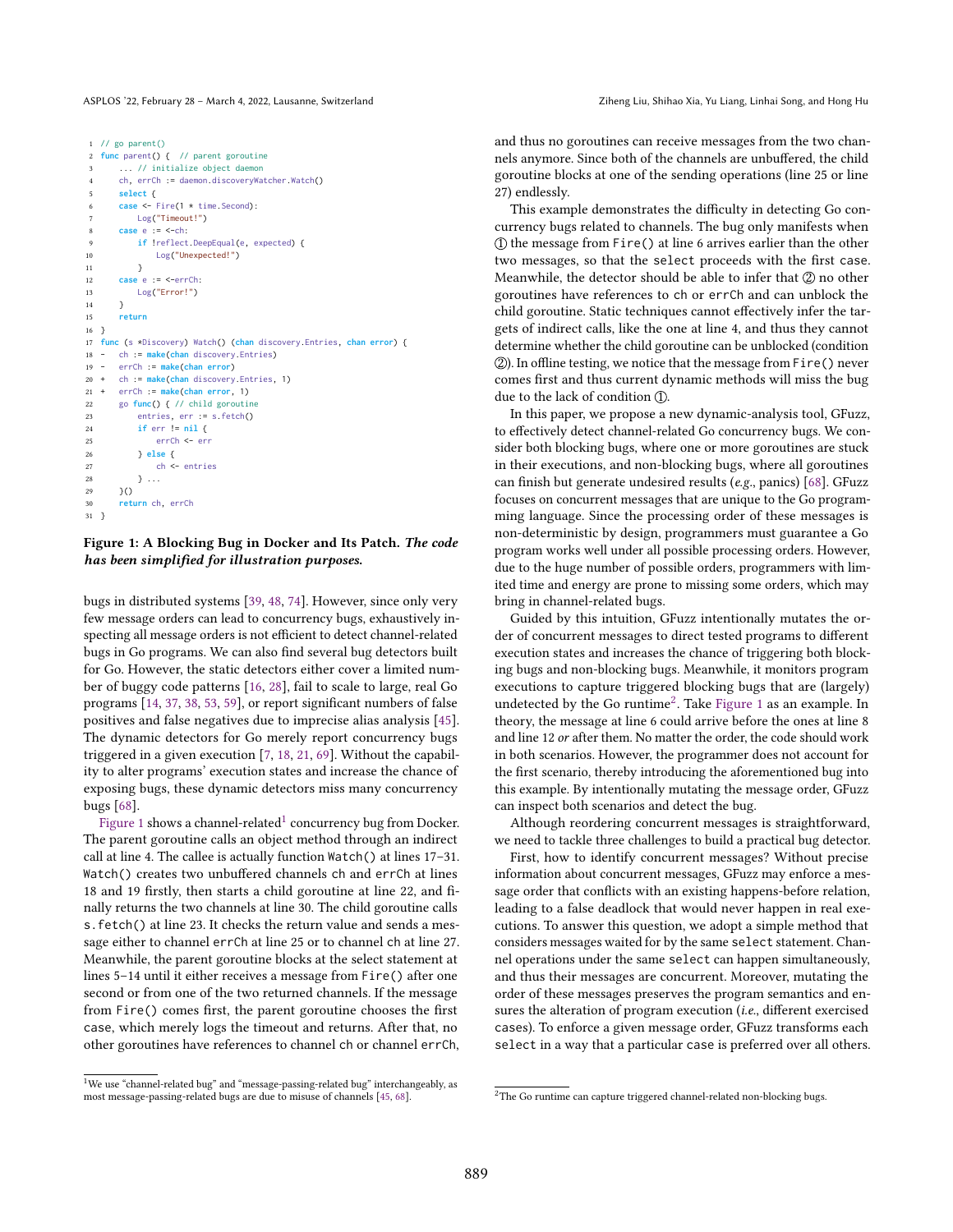In addition, GFuzz uses a timeout mechanism to avoid false deadlocks. The mechanism falls back to the original execution if the preferred case is not chosen within a time threshold.

Second, how to identify and prioritize suspicious message orders? A given program may have a tremendous number of possible message orders, making it impractical to enumerate all of them. To address this challenge, we use the fuzzing method to generate new message orders from existing ones and rely on the execution feedback to prioritize interesting orders closer to triggering new bugs. We design several metrics to measure how a program conducts channel operations when following a particular message order, such as whether a new channel that has never been observed in historical executions is created, how many distinct consecutive execution pairs of channel operations there are, and whether a channel is fulfilled. We integrate all the metrics into a unified formula and use this formula to calculate a score for each order. With the scores, we identify and prompt interesting orders.

Third, how to identify a channel-related blocking bug? When one goroutine blocks at a channel operation, any other goroutines with references to the same channel can potentially unblock it in the future. Without careful examination of the execution state, it is easy to miss bugs or report false alarms. To tackle this issue, we design a runtime sanitizer that dynamically tracks the propagation of channel references among all goroutines. Based on the channelgoroutine relationship, we design a novel algorithm to identify blocking goroutines that cannot be unblocked by any others afterward and thus detect channel-related blocking bugs.

The novelty of GFuzz lies in  $\mathbb D$  tailoring (but not directly applying) existing ideas (e.g., message reordering, feedback-guided fuzzing) for message-passing concurrency and Go programs and 2 building a novel sanitizing algorithm to effectively pinpoint channel-related blocking bugs and complement the Go runtime's detection capability on channel-related non-blocking bugs. We envision that GFuzz can be used as an in-house testing tool. After launching a Go application with existing program inputs or unit tests, GFuzz will automatically explore various program execution states caused by different processing orders of concurrent messages and pinpoint previously unknown channel-related bugs.

To evaluate GFuzz, we take seven popular real-world Go software systems, including Docker, Kubernetes, and gRPC. In total, GFuzz finds 184 previously unknown bugs, including 170 blocking bugs and 14 non-blocking bugs, and reports 12 false positives. We have responsibly reported all the bugs. Thus far, programmers have confirmed 124 bugs and fixed 67 of them based on our reporting. In addition, we systematically compare GFuzz with the most recent static Go concurrency bug detector GCatch. The bugs reported by GFuzz in its first three hours of execution are significantly more than all the bugs pinpointed by GCatch, which confirms GFuzz indeed advances the state of the art of Go concurrency bug detection. Moreover, we carefully inspect concurrency bugs detected in gRPC by disabling each component of GFuzz. We observe that the full-featured GFuzz pinpoints the most concurrency bugs, demonstrating the rationality of GFuzz's design.

Overall, we make the following three contributions.

• We tailor an existing approach, message reordering, for Go to proactively trigger concurrency bugs in Go programs.

- We design and implement GFuzz that can effectively detect channel-related Go concurrency bugs via order mutation, order prioritization and runtime detection.
- We conduct thorough experiments to evaluate GFuzz. GFuzz has detected 184 previously unknown channel-related bugs in real Go software.

All our code and experimental data can be found at [https://github.](https://github.com/system-pclub/GFuzz) [com/ system-pclub/GFuzz](https://github.com/system-pclub/GFuzz).

#### <span id="page-2-0"></span>2 BACKGROUND

This section provides some necessary background information on this project, including concurrency mechanisms supported by the Go programming language, concurrency bugs in Go programs, and the problem scope of GFuzz.

#### 2.1 Concurrency Mechanisms in Go

Go supports two methods (message passing and shared memory) for goroutine communication and synchronization. The language designers recommend message passing over shared memory, because they believe message passing is less likely to cause concurrency bugs [\[15,](#page-13-3) [22,](#page-13-4) [65\]](#page-14-3). In Go applications, channel (chan) is the primitive most often used to pass messages [\[68\]](#page-14-5). A goroutine can create, send to, receive from, and close a channel. Go supports both buffered channels and unbuffered channels (with a buffer size equal to 0). Whether a channel operation blocks depends on the number of available elements in the buffer and whether the channel is closed. For example, when a channel's buffer is empty, a goroutine that receives data from the channel blocks, until another goroutine sends data to the channel or closes it. If there are elements in the channel, a receiving operation returns immediately. Programmers must follow certain rules to code with channels to avoid concurrency bugs. For example, programmers must initialize a channel before using it and must not use a closed channel. This is because sending data to a nil channel blocks a goroutine endlessly and closing or sending data to a closed channel triggers a runtime panic.

Go allows a goroutine to wait for multiple channel operations using select statements. A select consists of several case statements, one for each channel operation, and an optional default clause. When none of the channel operations of a select is available, a goroutine either blocks at the select or continues its execution at the default (if it has one). If multiple channel operations are waited for by the same select, we intuit that they are concurrent and have no explicit happens-before relation. In [Section 4,](#page-3-0) we leverage this intuition to identify and reorder concurrent messages.

In addition to relying on channels, Go allows multiple goroutines to communicate by accessing shared memory. Similar to traditional programming languages (e.g., C/C++), Go provides several synchronization primitives to protect shared-memory accesses, including Mutex, RWMutex, Cond, atomic, and WaitGroup.

#### 2.2 Concurrency Bugs in Go

Misuse of concurrency mechanisms may cause concurrency bugs in Go programs. Tu et al. [\[68\]](#page-14-5) systematically studied Go concurrency issues by inspecting 171 historical bugs collected from six open-source Go applications, including Docker, Kubernetes, and gRPC. They categorized these bugs along two dimensions. First,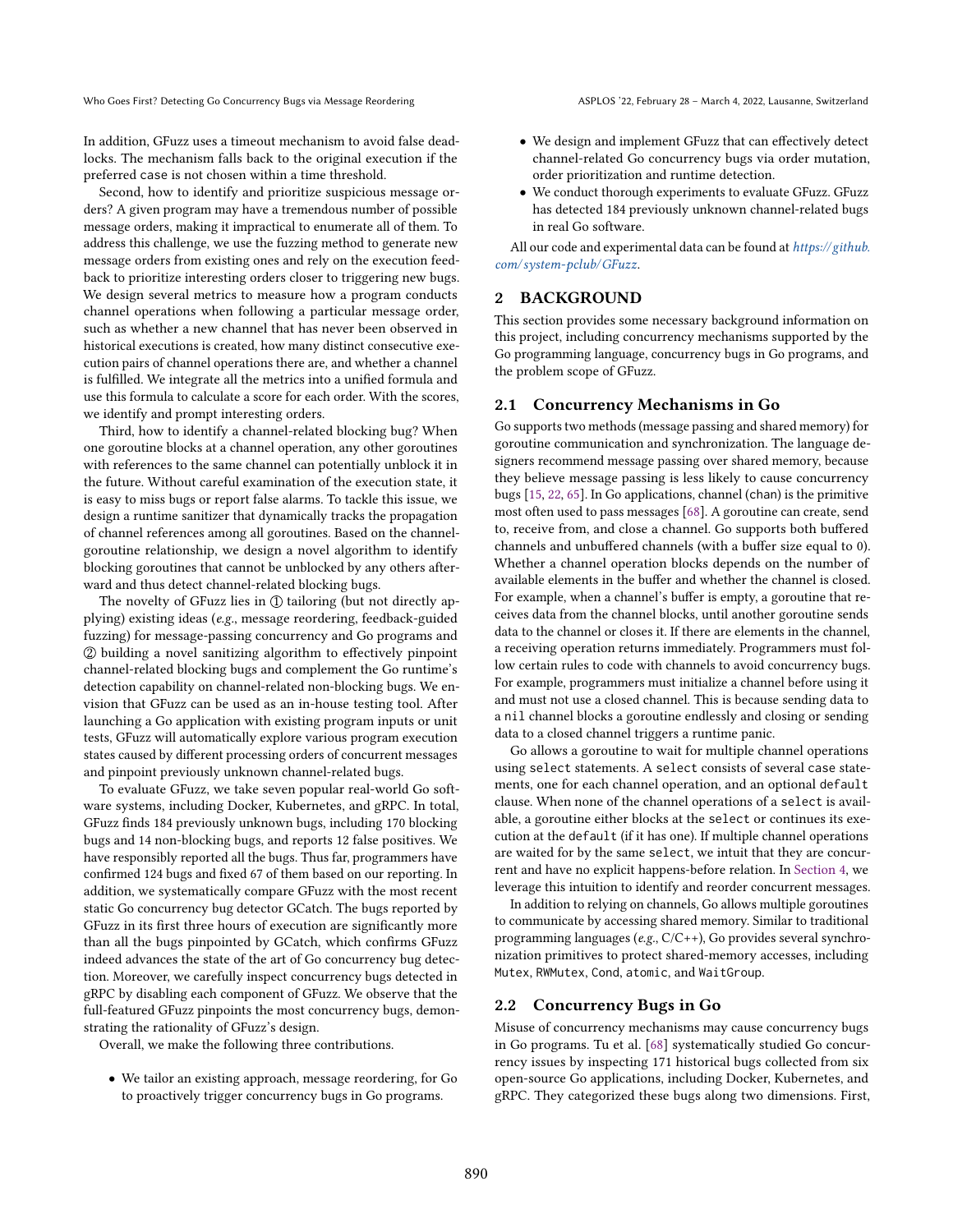<span id="page-3-1"></span>

Figure 2: GFuzz System Overview. GFuzz takes a Go program and several program inputs or unit tests as inputs, and aims to detect concurrency bugs caused by misusing channel operations. It keeps generating new message orders, monitoring program execution states, and favoring interesting orders to speed up the bug-finding process.

they divided the bugs into blocking bugs and non-blocking bugs, based on their symptoms. With blocking bugs, some goroutines are stuck and cannot complete their executions, while with nonblocking bugs, all goroutines can finish but may produce undesired results. Second, they referred to the bugs' underlying root causes and categorized them into those related to shared-memory usages and those due to errors when passing messages.

For example, [Figure 1](#page-1-0) is a blocking bug and its root cause is the misuse of channel ch or channel errCh, while [Docker#24007](https://github.com/moby/moby/pull/24007) is due to a runtime panic caused by closing an already closed channel, so that Docker#24007 is categorized as a channel-related non-blocking bug. On the other hand, traditional data races (e.g., [Kubernetes#9926,](https://github.com/kubernetes/kubernetes/pull/9926) [etcd#3576\)](https://github.com/etcd-io/etcd/issues/3576) are classified as shared-memory-related non-blocking bugs.

#### 2.3 Problem Scope of GFuzz

In this paper, we follow the aforementioned two-dimensional categorization and design GFuzz to detect both channel-related blocking bugs and channel-related non-blocking bugs.

We define the problem scope like this for three reasons:  $$\mathbb{D}$$ bugs due to shared-memory misuses can be discovered by existing techniques built for traditional programming languages [\[4,](#page-13-8) 29-[32,](#page-13-11) [35,](#page-13-12) [40,](#page-13-13) 50-[52,](#page-14-7) [56,](#page-14-9) [63\]](#page-14-16);  $\mathcal{D}$  channels are the primitives most commonly used for message passing and most bugs caused by errors when passing messages are channel-related  $[68]$ ; and  $(3)$  channelrelated bugs can lead to severe consequences, including unexpected panics, program hangs, and resource leakages [\[43,](#page-13-25) [67,](#page-14-17) [72\]](#page-14-18).

## 3 OVERVIEW

[Figure 2](#page-3-1) gives an overview of GFuzz, which takes a Go program and several program inputs or unit tests as input, and outputs detected concurrency bugs. GFuzz takes several steps to force a tested Go program to handle reordered concurrent messages for detecting channel-related concurrency bugs. For the sake of clarity, we use the term "program inputs" to represent both inputs of the whole program and unit tests.

In the first step, GFuzz compiles the program and uses the given inputs to initialize an order queue. Specifically, GFuzz automatically instruments the source code for three goals: to safely enforce particular message orders, to selectively collect runtime information, and to aggressively detect triggered concurrency bugs. After the compilation, GFuzz executes the program with each input. At this stage, GFuzz does not enforce any message order but merely records the order shown in the execution. Then, GFuzz adds the program input together with the observed order to the order queue. Such orders will be used as seeds to generate new orders.

In the second step, GFuzz sequentially fetches message orders from the queue and randomly mutates them to generate new orders. For each mutation result, GFuzz runs the program with the associated input and enforces the particular message processing order at runtime. If a message required by the order does not arrive within a predefined time window, GFuzz falls back to the program's original logic to avoid introducing false deadlocks. During the execution, GFuzz collects various runtime information to identify and prioritize interesting orders that are close to triggering bugs [\(Sec](#page-5-0)[tion 5\)](#page-5-0). The runtime information reflects reached program states, like creating or closing channels. If an order triggers new program states, GFuzz will add it to the queue and also calculate a priority score for it to systematically distribute testing resources.

Last but not least, the runtime sanitizer continuously monitors the program execution and aggressively detects concurrency bugs at an early stage [\(Section 6\)](#page-6-0).

GFuzz works like a traditional fuzzer, where both of them keep triggering different program states to detect bugs [\[23,](#page-13-26) [46,](#page-13-27) [78\]](#page-14-19). However, GFuzz is different from existing fuzzing tools in three aspects: 1 GFuzz reorders concurrent messages to explore new program states, while fuzzing tools change program inputs; 2 GFuzz determines whether a new program state is reached based on how channels behave, whereas fuzzing tools depend on branch information; and  $\textcircled{3}$  GFuzz can effectively detect channel-related concurrency bugs, not just the program crashes caused by memory errors that are the targets of mainstream fuzzing tools [\[23,](#page-13-26) [46,](#page-13-27) [78\]](#page-14-19).

#### <span id="page-3-0"></span>4 REORDERING CONCURRENT MESSAGES

GFuzz reorders concurrent messages to explore program execution states and trigger channel-related bugs, rendering it fundamentally different from existing approaches that change memory-access orders or thread scheduling [\[40,](#page-13-13) [50,](#page-14-6) [55,](#page-14-8) [60\]](#page-14-10). Although detecting concurrency bugs by reordering messages is not a new idea [\[76\]](#page-14-20), our contribution lies in tailoring the idea for Go programs. If two channel operations (sending or receiving) have no happens-before relation with each other, we consider them as concurrent operations and their processed messages as concurrent messages.

However, it is challenging to determine precisely whether two channel operations can execute simultaneously, since there are many synchronization operations in a Go program and it is difficult to analyze their interactions. GFuzz takes a simple, straightforward approach to pinpoint one particular, important type of concurrent channel operations. In Go, select enables one goroutine to wait for multiple channel operations at the same time. This semantics indicates that channel operations of the same select are concurrent.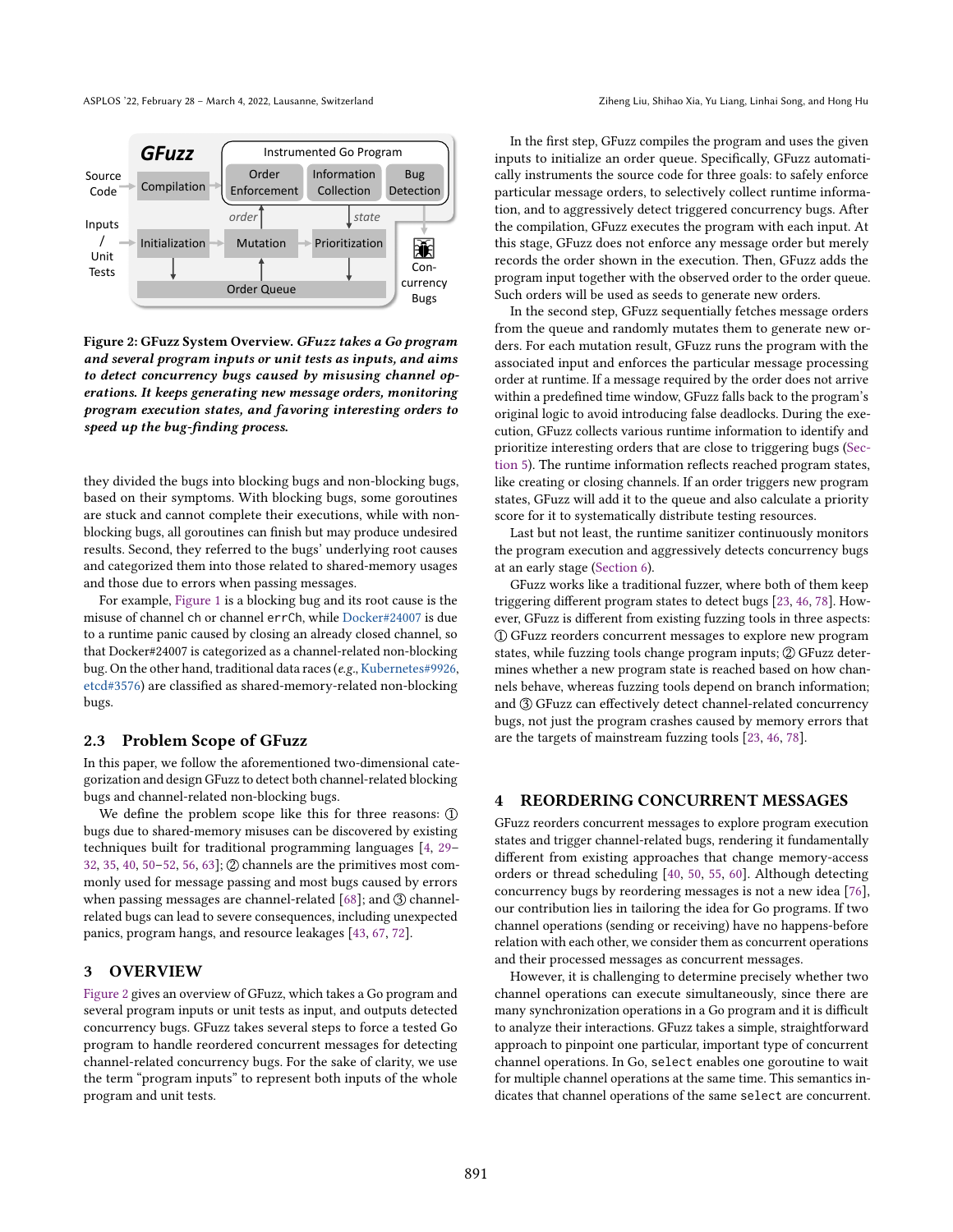<span id="page-4-0"></span>

Figure 3: Order Enforcement Instrumentation for the **select** Statement in [Figure 1.](#page-1-0)

Therefore, GFuzz focuses on the channel operations of select statements. Since Go programs commonly use selects [\[10\]](#page-13-28), GFuzz can pinpoint numerous concurrent channel operations. We will explore advanced program analysis techniques to reveal more concurrent channel operations in future work.

Once we identify concurrent messages, GFuzz starts to mutate their orders to trigger different program states. Next, we introduce how GFuzz mutates existing message orders to generate new ones, and how GFuzz forces a tested program to follow a new order.

#### 4.1 Mutating Message Orders

We first define the representation of message orders for effective mutations. Our observation is that among all case clauses within a select, the program picks only one to proceed at a time. It is the one whose associated message arrives earlier than all the other messages. Therefore, for each program execution, we use the sequence of picked case statements to represent the order of processed concurrent messages. To support effective order recording, we statically assign each select a unique ID, and allot a local index to each distinct case of a select. Now, we can represent a concrete message order with a sequence of tuples  $[(s_0,c_0,e_0)...(s_n,c_n,e_n)],$  where  $s_i$  $(0 \le i \le n)$  represents a select ID,  $c_i$  represents the number of cases within the select, and  $e_i$  represents an exercised case index.

GFuzz randomly mutates an exercised order to generate new orders. Specifically, GFuzz goes through each tuple within the order and changes its case index to a random (but valid) value. GFuzz only changes exercised case clauses in a program run; it does not make any attempt to modify exercised select statements. The number of mutations generated for an order depends on runtime feedback when exercising the order, which we will discuss in [Section 5.](#page-5-0)

Working example. Suppose the select at lines 5-14 in [Figure 1](#page-1-0) has ID 0; one program run goes over the select twice and chooses the second case for the two executions. Then, the message order of this run can be encoded as  $[(0, 3, 1), (0, 3, 1)]$ . GFuzz may produce nine possible orders, and one of them is  $[(0, 3, 1), (0, 3, 2)].$ 

#### 4.2 Enforcing Message Order

To force a Go program to process concurrent messages in a given order, GFuzz conducts code transformation on all select statements in the program. Specifically, for a select with  $n$  cases, GFuzz replaces it with a switch with  $n$  cases and a default clause. The  $i$ -th case of the switch is to prioritize the  $i$ -th concurrent message waited for by the select, while the default clause is used when no order is specified for the select. [Figure 3](#page-4-0) shows part of the instrumented code for [Figure 1.](#page-1-0) The original select has three case clauses, and thus the new switch has three cases.

To prioritize the i-th concurrent message, we implement the body of the i-th switch case as a select with two cases. One is the same as the *i*-th select case: the same channel operation and the same body. The other is a timer with period T, and the body is the same as the original select. When the execution reaches the i-th switch case, the i-th concurrent message is prioritized for selection within the T period. If the message does not arrive before the timeout, the execution falls back to the original select, and GFuzz leaves the program to choose any message. For example, in [Figure 3](#page-4-0) the case 0 at line 2 is used to prioritize the message at line 6 in [Figure 1,](#page-1-0) which is from Fire(). Therefore, the corresponding body (lines  $3-17$ ) is a select with two case clauses: the one at line 4 is for Fire(), while the other at line 6 waits for period T. If the message from Fire() does not arrive within T, the execution proceeds to execute lines 7-16, which is exactly the original select at lines  $5-14$  in [Figure 1.](#page-1-0)

We design the timer (e.g., line 6 in [Figure 3\)](#page-4-0) to avoid introducing false deadlocks (i.e., deadlocks absent from real executions) to tested programs. Although a select does not require any happens-before relation between its case clauses, some cases may have such constraints due to other reasons. In this case, if we strictly require a case to proceed first (i.e., we do not move on until the message arrives), the execution may hang there forever due to its conflict with an existing happens-before relation. By using the timer, we provide a fall-back mechanism to guarantee that the execution terminates and the message prioritization does not introduce any artificial blocking.

Since an order may contain many tuples, GFuzz uses function FetchOrder() (e.g., line 1 in [Figure 3\)](#page-4-0) to make sure the specified tuple and the current select are consistent. Specifically, for each switch, FetchOrder() takes the ID of the replaced select as the argument, and returns the specified case index. Internally, FetchOrder() follows the input tuple order to separate tuples belonging to different selects into different arrays. In addition, FetchOrder() keeps an array index for each select to record the next tuple to be used for the select. If an input ID representing a select that does not appear in the input order, FetchOrder() returns −1 immediately so as to avoid forcing the select to prioritize any particular case. Otherwise, FetchOrder() sequentially uses tuples belonging to the select by incrementing the array index by one. If all tuples are used up, FetchOrder() changes the index value to zero and goes over the tuple array of the select again.

Working Example. The way that GFuzz transforms the select in [Figure 1](#page-1-0) is shown in [Figure 3.](#page-4-0) Suppose the specified order is  $[(0, 3, 0)]$ . It aims to prioritize the first case of the original select, which is Fire(). In the execution, FetchOrder() returns a valid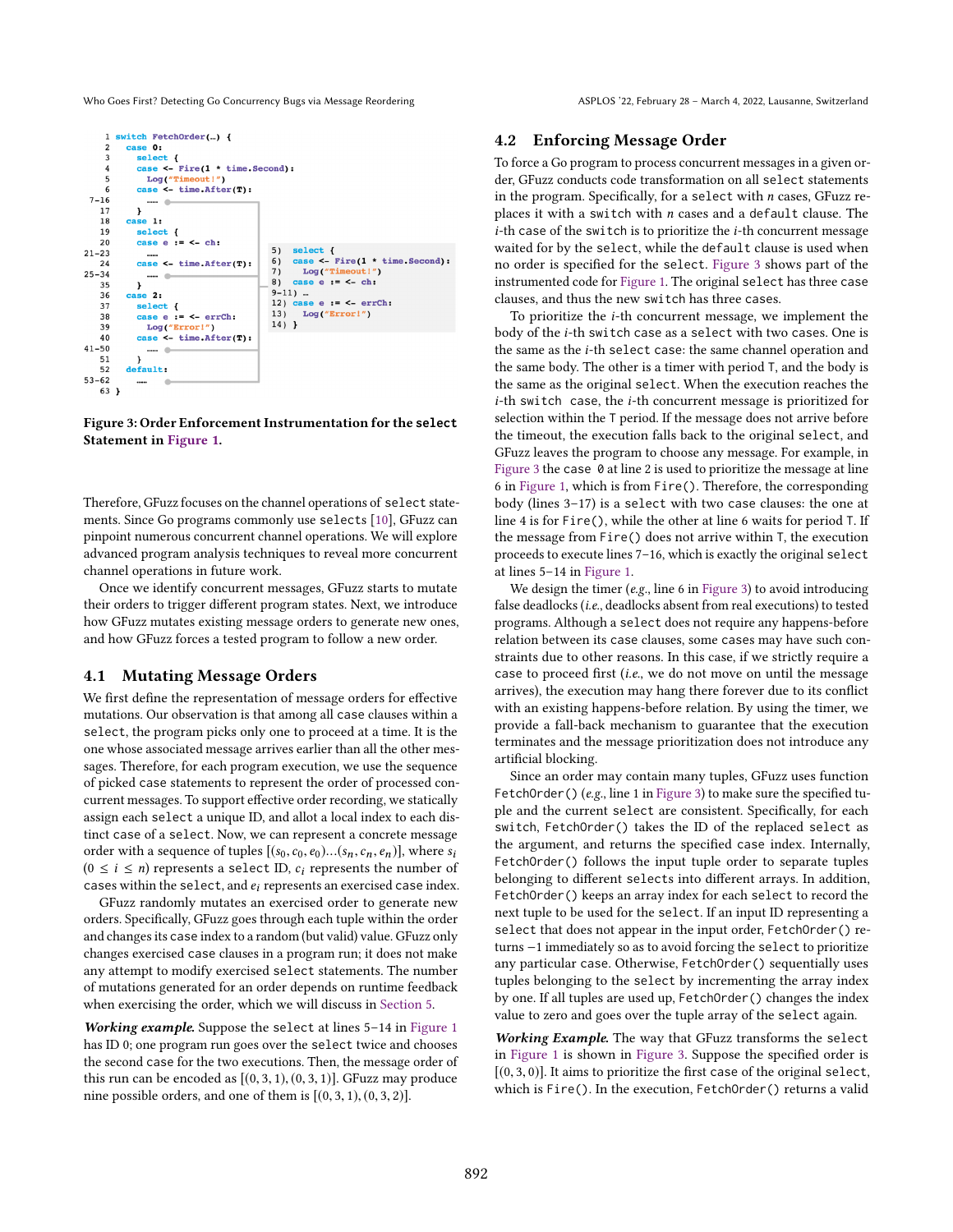<span id="page-5-1"></span>Table 1: Runtime Information as Feedback. The interesting criteria determine whether we keep the current order for future mutations.

| <b>Information</b> | <b>Semantics</b>                           | <b>Interesting Criteria</b>        | Identifier                                  |
|--------------------|--------------------------------------------|------------------------------------|---------------------------------------------|
| CountChOpPair      | # execs of each pair of channel operations | new pair / counter heavily changes | $(ID_{prev\_op} \gg 1) \oplus ID_{cur\_op}$ |
| CreateCh           | distinct channels created                  | new distinct channel created       | ID of channel-create instruction            |
| CloseCh            | distinct channels closed                   | new distinct channel closed        | ID of channel-create instruction            |
| NotCloseCh         | distinct channels remaining open           | new distinct channel not closed    | ID of channel-create instruction            |
| MaxChBufFull       | maximum fullness of each buffered channel  | new maximum fullness               | ID of channel-create instruction            |

index 0, and the switch jumps to line 3 in [Figure 3.](#page-4-0) If the Fire() message arrives before the timeout, the parent goroutine executes line 5 and then returns from function parent(). In this way, we realize the prioritization of message Fire().

#### <span id="page-5-0"></span>5 FAVORING PROPITIOUS ORDERS

Due to the large amount of possible message orders, it is impractical to run tested programs under every order. Instead, we collect various types of runtime information to measure the quality of orders. We use these measurements as feedback to prioritize highquality orders that exercise new program execution states and are close to triggering bugs. Of course, using runtime information to guide dynamic testing or fuzzing [\[6,](#page-13-29) [46,](#page-13-27) [78\]](#page-14-19) is not a new approach. Our innovation lies in identifying which runtime information correlates with channel-related bugs and effectively leveraging that information.

#### 5.1 Tracking Program Execution

To measure whether the current order triggers a new program state, GFuzz mainly tracks two types of information: ① interleavings of channel operations and  $\oslash$  channel states. Our observation is that channel-related concurrency bugs commonly occur when a program conducts an unexpected channel operation while the channel is in a particular state (e.g., sending to a channel with a full buffer, closing an already closed channel). Unlike existing dynamic concurrency-bug detectors [\[40,](#page-13-13) [47,](#page-13-30) [55\]](#page-14-8), GFuzz does not monitor shared-memory accesses. This is because doing so incurs a high runtime overhead and does not help pinpoint channel-related bugs.

Note that our collected information is an underapproximation of an execution's channel operations. While we could extend the information to cover more aspects, doing so would incur a heavier calculation cost and more runtime overhead while yielding only limited benefits.

Tracking Channel Operations. In theory, GFuzz could monitor channel operations for each goroutine, each channel, or the whole program. In our design, we choose to monitor the operations for each individual channel due to two reasons. First, if GFuzz monitors channel operations only within each individual goroutine, it will miss the orders of channel operations across different goroutines, which are the major sources of concurrency bugs. Second, if GFuzz monitors channel operations within a program as a whole, GFuzz has to maintain global data structures and enforce proper synchronization before accessing those data structures, which essentially sequentializes all channel operations. This will lead to a complicated design and even hide particular bugs. Therefore, monitoring

channel operations for each channel is a reasonable angle to collect concurrency-related program states.

GFuzz takes two steps to track the execution of channel operations. First, GFuzz encodes the order of two same-channel operations. GFuzz's procedure resembles the way that fuzzing techniques encode the execution of two basic blocks [\[23,](#page-13-26) [46,](#page-13-27) [78\]](#page-14-19). Specifically, GFuzz assigns each channel operation (e.g., initialization, sending) with a random ID and calculates the XOR of the IDs of two consecutive channel operations to represent the execution of the two operations. Since XOR is commutative, to differentiate operation A following operation  $B$  from  $B$  following  $A$ , GFuzz shifts the ID of the former operation one bit to the right before computing the XOR value. Second, GFuzz leverages a global data structure to record how many times each pair of channel operations has been executed. Specifically, GFuzz uses the XOR result as the offset to access the global structure and increments the content by one to indicate one more execution. After each run, GFuzz leverages the content of the global structure to measure the quality of the current message order.

[Table 1](#page-5-1) shows the types of runtime information we collect to evaluate message orders. The first entry CountChOpPair indicates the number of executions of a pair of consecutive channel operations. In the global data structure, we allocate one two-byte value to each unique operation pair. The "Identifier" column shows how to calculate the identifier for each pair:  $ID_{prev\_op}$  is the ID of the former operation;  $ID_{cur\_op}$  is the ID of the latter operation; and we shift  $ID_{prev\ op}$  one bit to the right and use the XOR result to represent the pair.

Tracking Channel States. As discussed in [Section 2,](#page-2-0) if a channel becomes empty, full, or closed, the following operations on the channel may trigger channel-related bugs. Thus, GFuzz monitors channel states as the second type of feedback. [Table 1](#page-5-1) provides a list of interesting channel states we collect, including all channels created during each run (CreateCh), all channels closed (CloseCh), all channels remaining open (NotCloseCh), and the maximum fullness (i.e., the maximum proportion of used slots) of each buffered channel (MaxChBufFull). To collect such information, we allocate a random ID to each channel-creation location and dynamically track the propagation of the channel. When a channel is created, closed, or fuller than before (i.e., having fewer free slots in the buffer), we use the channel ID to access global data structures to record the event. We log all unclosed channels at the end of each execution.

#### 5.2 Prompting Interesting Orders

GFuzz analyzes the recorded information for two purposes. First, after each execution, GFuzz leverages the information to determine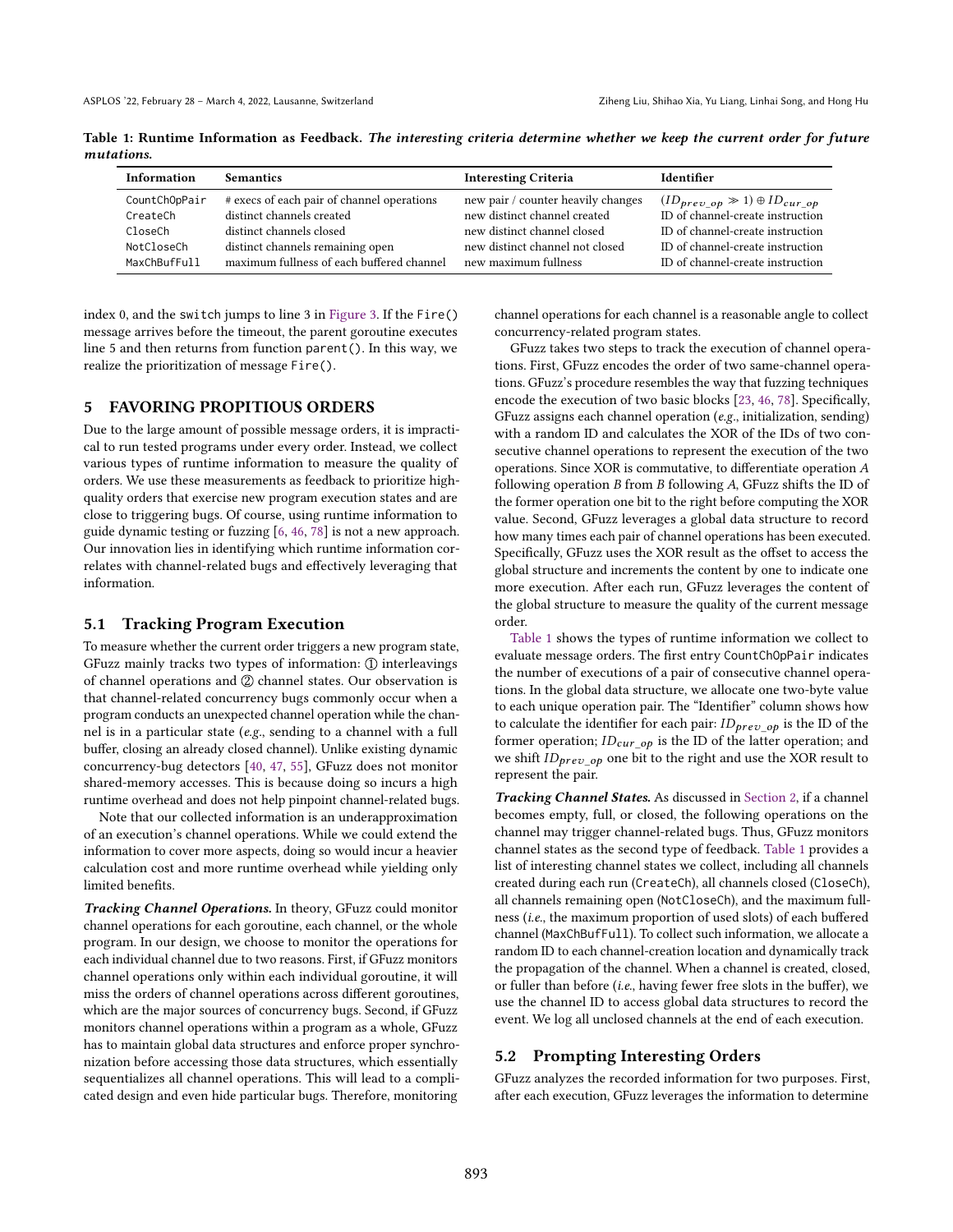whether the exercised order is interesting. If so, GFuzz adds the order to the order queue. Otherwise, GFuzz drops the order and moves on to the next order for execution and measurement. Second, after adding an order to the order queue, GFuzz computes a score based on the recorded information to determine how many mutations to perform on the order.

Pinpointing Interesting Orders. The "Interesting Criteria" column of [Table 1](#page-5-1) shows our policy for identifying interesting orders. First, if the execution of an order triggers a new pair of consecutive channel operations, we treat the order as interesting. The term "new" here means that the operation pair has not been triggered in previous executions. In addition, we also treat an order as interesting if an operation pair's execution counter changes significantly from previous orders. Specifically, if the counter falls into a range  $(2^{N-1}, 2^N]$  to which no previous counter belongs, then the order is considered interesting. Second, if the execution triggers a new channel operation, such as creating a new channel or closing (or not closing) a channel for the first time, we treat the current order as interesting. Third, if a buffered channel gets a larger maximum fullness (i.e., the channel has fewer available slots), we also treat the current order as interesting. For example, if in previous runs buffered channel ch ever reaches at most 80% of its capacity, while in the current run its capacity reaches 90%, then we treat the current order as interesting. All interesting orders are put into the queue for further mutations.

Computing Mutation Numbers. Not all interesting orders are equal in triggering new bugs. Therefore, we calculate a priority score for each order using [Equation 1](#page-6-1) to distribute testing resources.

$$
score = \sum \log_2 CountChOpPair + 10 * #CreateCh + 10 * #CloseCh + 10 * \sum MaxChBufFull
$$
 (1)

Specifically, we consider the sum of operation-pair counts, the number of distinct channels created, the number of distinct channels closed at program exit, and the sum of maximum channel fullness. We exclude the number of distinct not-closed channels, as the value has been covered by the number of channels created and the number of channels closed. The final score is a weighted sum of all factors. We choose this formula based on our intuition about how the quality of an order correlates with each factor. Our empirical evaluation shows that the scores calculated using this formula can help detect more concurrency bugs. We can tune the formula for different applications, but we leave this for future work.

Our testing process goes through the queue and picks up each order for mutation. An order's associated score indicates how many mutations we should perform on the order. We allocate more testing resources to mutate high-scoring orders and spend fewer resources on (or even skip) low-scoring ones. Specifically, if an order's score is NewScore and the previously observed maximum score is MaxScore, then the number of mutations generated for the order is the ceiling of "NewScore/MaxScore \* 5".

## <span id="page-6-0"></span>6 DETECTING CONCURRENCY BUGS

We design a novel runtime sanitizer to detect triggered channelrelated bugs. Since the Go runtime can capture channel-related non-blocking bugs (sending to a closed channel and closing a closed

channel), our sanitizer focuses on detecting channel-related blocking bugs.

However, timely detection of channel-related blocking bugs is difficult. This is because when a goroutine is waiting at a channel operation, any other goroutine holding a reference to the same channel can potentially unblock it by sending or receiving a message or closing the channel. Moreover, checking whether a goroutine can access a channel requires traversal of the goroutine's complex object reference graph, which is as time-consuming as garbage collection. Existing techniques ascertain that a blocking bug has occurred if there are unfinished goroutines when the main goroutine terminates [\[7,](#page-13-22) [69\]](#page-14-15). However, since a Go program can run for a long time, these techniques significantly delay their bug detection. Even worse, they may lose the execution information of triggered bugs, which is vital for bug diagnosis. To address these issues, we design our sanitizer to proactively track how channel references propagate among goroutines and maintain the relations between goroutines and channel references during execution.

Next, we first discuss important data structures used by the sanitizer and then explain how the sanitizer detects blocking bugs.

#### 6.1 Data Structures

The sanitizer maintains three types of data structures in the Go runtime. GFuzz modifies both the Go runtime and tested programs to update the structures. Our design hybridizes the modification because we can easily get some information from the application layer (e.g., when a goroutine gains a reference to a channel), and reusing existing synchronization in the Go runtime helps to avoid introducing concurrency bugs.

<span id="page-6-1"></span>mapChToHChan is a global variable that maps every applicationlayer channel (chan) to its internal representation (hchan) in the Go runtime. To update this data structure, we instrument each channel-creation site in the source code to call a newly added library function. The function takes a pointer to the created chan as input, and inserts an entry into mapChToHChan to map the chan to the latest hchan accessed by the current goroutine. We do not maintain such maps for other synchronization primitives (e.g., mutexes), since Go represents them in the same way at the application layer and the runtime layer.

stGoInfo maintains information about goroutines. It tracks whether a goroutine blocks, and if so, for which primitive the goroutine is waiting. It also records which synchronization primitives (e.g., hchan) a goroutine can access and which mutexes a goroutine has acquired. We allocate an stGoInfo object to each active goroutine.

To update stGoInfo objects, we modify both the Go runtime and program source code to capture all goroutine-channel operations. In the Go runtime, we hook functions related to synchronization operations. For example, the Go runtime invokes function makechan() to handle channel creation operations. Therefore, we modify this function to record that the current goroutine refers to the created hchan. As another example, the Go runtime calls function chansend() to implement message sending. At the entry of this function, we record that the current goroutine is blocking and is waiting to send to the channel. Moreover, if the current goroutine's stGoInfo object does not contain the information that the goroutine has a reference to the channel, we update the stGoInfo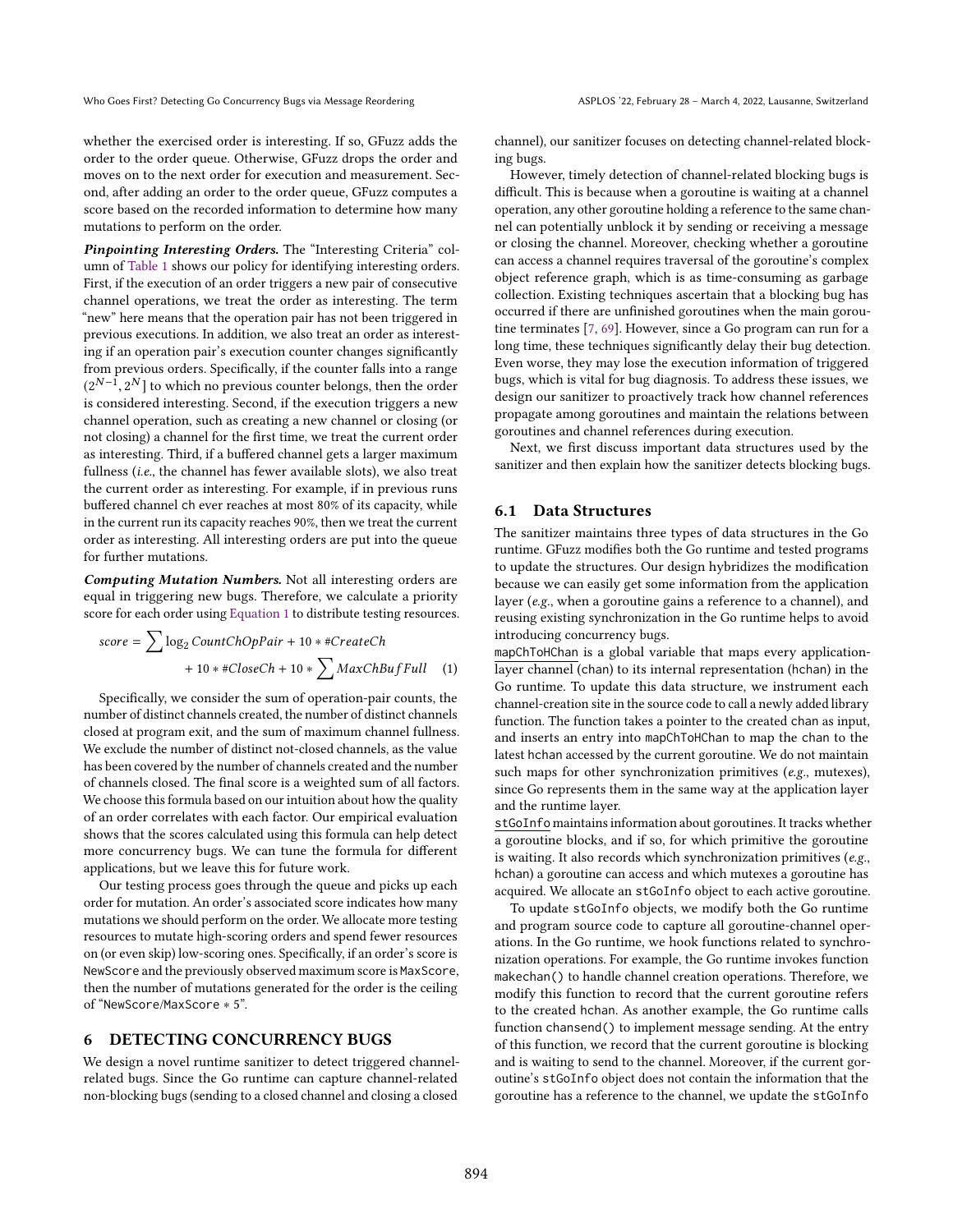<span id="page-7-0"></span>

| $2 +$<br>$3 +$<br>$\overline{4}$<br>5 | go func $()$ {<br>GainChRef(ch)<br>GainChRef(errCh)<br>entries, $err := s.fetch()$<br>$\cdots$ | 7 + func GainChRef(c ch) {<br>$8 + h = \text{mapChToHChan[c]}$<br>9 + goInfo = currentGo.getStGoInfo()<br>goInfo.addChRef(h)<br>$10 +$<br>$11 + \}$ |
|---------------------------------------|------------------------------------------------------------------------------------------------|-----------------------------------------------------------------------------------------------------------------------------------------------------|
| 6                                     | (a) application                                                                                | (b) runtime                                                                                                                                         |

#### Figure 4: Instrumenting a Goroutine Creation for Bug Detection. Lines starting with **+** are added by GFuzz.

object to record the information. At the exit of chansend(), we change the goroutine's state back to runnable.

We also instrument Go programs to make timely updates to stGoInfo objects when a goroutine gains or loses a reference to a primitive. [Figure 4](#page-7-0) shows an example. Lines 1 and  $4-6$  are the original code to create the child goroutine in [Figure 1.](#page-1-0) GFuzz adds lines 2 and 3 to record that the child goroutine gains references to channels ch and errCh. Specifically, GainChRef() is a library function added by us. It first looks up mapChToHChan to find the corresponding hchan at line 8. It then retrieves the current goroutine's stGoInfo object at line 9. Finally, it records the new reference to hchan in the stGoInfo object at line 10.

stPInfo tracks information about synchronization primitives. We allocate one stPInfo object to each primitive to record which goroutines hold references to it. We mainly update stPInfo objects in the Go runtime together with stGoInfo objects. We leverage existing synchronizations to guard concurrent accesses to stPInfo objects.

#### 6.2 Detection Algorithm

[Algorithm 1](#page-7-1) shows how the sanitizer detects blocking bugs. Briefly, GFuzz first identifies a set of blocking goroutines whose stGoInfo objects indicate they are waiting for synchronization operations. Then it inspects their blocking conditions to determine whether they can be unblocked or not. For example, if a goroutine blocks at a channel operation while no goroutines holding a reference to the same channel are runnable now or in the future, then the blocking goroutine cannot be unblocked anymore. Thus we detect a blocking bug.

The detection algorithm takes a channel (c) and a goroutine (g) waiting for c as input. It uses the two sets created at line 2 to track visited primitives and goroutines, respectively. At line 3, the algorithm retrieves all goroutines related to channel c and puts them into a list (Go<sub>list</sub>). The stPInfo object of channel c is used here to identify all goroutines that hold a reference to c.

The algorithm keeps executing the loop at lines  $4-18$  until it either finishes processing all the goroutines in  $Go_{list}$  and detects a bug or encounters a runnable goroutine without detecting any bugs. In each iteration, the algorithm first pops out a goroutine (go) from  $Gol<sub>list</sub>$  at line 5. If go is not blocking based on its stGoInfo object, it may unblock g in the future. Thus, the algorithm immediately returns a false result for this bug-detection attempt at line 7. Otherwise, the algorithm further iterates over all the primitives that go is waiting for with the inner loop at lines 10-17. When go is blocking at a select, the algorithm considers it to be waiting for all channels whose operations belong to the select. For all other cases (e.g., waiting to send to a channel, waiting to acquire a lock),

<span id="page-7-1"></span>

| Algorithm 1 Blocking Bug Detection |  |  |  |  |  |
|------------------------------------|--|--|--|--|--|
|------------------------------------|--|--|--|--|--|

|     | <b>Require:</b> goroutine (g) and channel (c) /* g blocks on $c^*$ /              |
|-----|-----------------------------------------------------------------------------------|
|     | 1: function $(q, c)$                                                              |
| 2:  | VisitedPrim <sub>set</sub> , VisitedGo <sub>set</sub> $\leftarrow \{c\}, \{\}$    |
| 3:  | $Go_{list} \leftarrow \text{stPInfo}_{map}[c].getGos()$                           |
| 4:  | while $Go_{list}$ is not empty do                                                 |
| 5:  | $\text{go} \leftarrow \text{Go}_{\text{list}}.\text{pop\_front}()$                |
| 6:  | if not stGoInfo <sub>map</sub> [go].blocking then                                 |
| 7:  | return False, $\{\}$                                                              |
| 8:  | end if                                                                            |
| 9:  | VistedGo <sub>set</sub> .insert(go)                                               |
| 10: | for each primitive (p) in $stGolnfoman[go].getPrims()$ do                         |
| 11: | <b>if</b> $p$ not in VisitedPrim <sub>set</sub> then                              |
| 12: | $VistedPrim_{\text{set}}.insert(p)$                                               |
| 13: | <b>for</b> each goroutine $(g')$ in stPInfo <sub>map</sub> [p] getGos() <b>do</b> |
| 14: | Go <sub>list</sub> .append(g')                                                    |
| 15: | end for                                                                           |
| 16: | end if                                                                            |
| 17: | end for                                                                           |
| 18: | end while                                                                         |
| 19: | <b>return</b> True, VisitedGoset                                                  |
|     | 20: end function                                                                  |

the algorithm identifies that go only waits for one primitive. In an inner-loop iteration, if the target primitive has not been inspected before, the algorithm adds all the goroutines that hold a reference to or have acquired the primitive into  $G_{list}$  with the help of the stPInfo object.

The algorithm detects a bug if it reaches line 19. In that case, it returns all the identified blocking goroutines. The sanitizer provides programmers with more information to assist with bug validation and inspection, like where the goroutines are blocking and the goroutines' call stacks.

When to Detect? [Algorithm 1](#page-7-1) introduces nontrivial overhead due to various checks. To reduce the overhead while reporting bugs in a timely manner, the sanitizer launches the detection in two cases: every second during the execution and when the main goroutine terminates. If GFuzz conducts multiple bug-detection attempts in a single run, it will check whether previously identified blocking goroutines still exist in latter attempts for the purpose of validation.

Working Example. We assume the sanitizer performs [Algorithm 1](#page-7-1) on the code in [Figure 1,](#page-1-0) when the child goroutine blocks at line 27 and the parent has returned from function parent(). We further assume the algorithm takes channel ch and the child goroutine as its inputs. The child is added to Go<sub>list</sub> at line 3 in [Algorithm 1,](#page-7-1) since it is the only goroutine that holds a reference to ch. The parent goroutine's reference to ch is removed when the parent returns from function parent(). The first iteration of the outer loop inspects the child goroutine and does not append anything to  $G_{01ist}$ . Then the algorithm leaves the loop and detects the bug at line 19 with VisitedGo<sub>set</sub> containing only the child goroutine.

#### 7 EVALUATION

We implement GFuzz using Go-1.16. We conduct static analysis using the SSA package [\[19\]](#page-13-31), perform source-code instrumentation using the AST package [\[24\]](#page-13-32), and implement the sanitizer by modifying the Go runtime. Our implementation contains 7127 lines of Go code and 1004 lines of Python/Shell scripts. All our experiments are performed on a server machine with Intel(R) Core(TM) i7-8700K CPU and 32GB RAM.

We largely reuse the benchmarks in the GCatch project [\[45\]](#page-13-21) to conduct our experiments. Among the ten applications where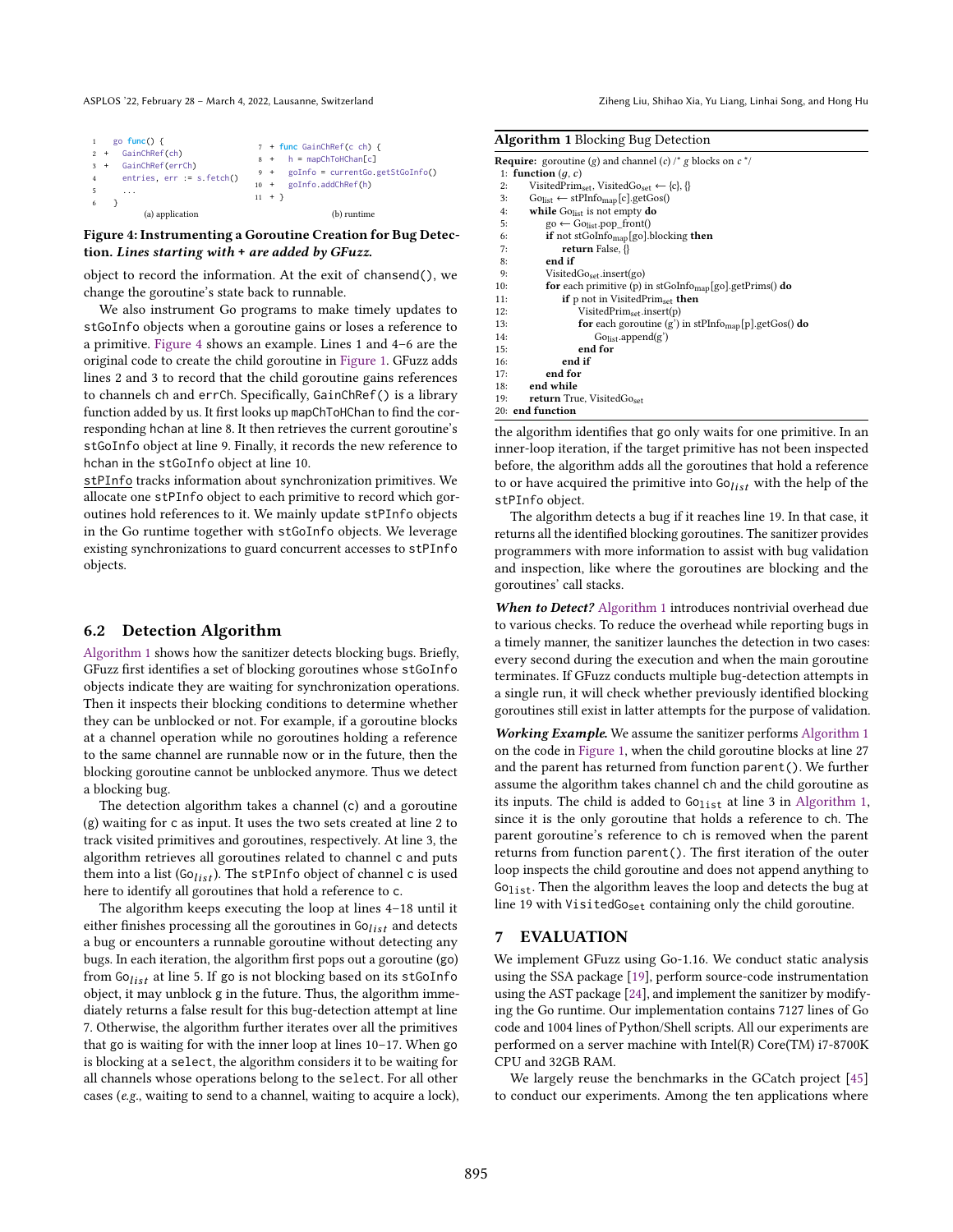<span id="page-8-0"></span>

| Table 2: Benchmarks and Evaluation Results. LoC means lines of source code; and test denotes numbers of unit tests used in our         |
|----------------------------------------------------------------------------------------------------------------------------------------|
| experiments. In the "Detected New Bugs" columns, subscript b denotes blocking bugs; NBK represents non-blocking bugs; "-" means        |
| zero bugs; and GFuzz $_3$ represents bugs detected in the first three fuzzing hours. The "Overhead $_8$ " column shows the overhead of |
| the sanitizer and "/" means not applicable.                                                                                            |

|             |             | Benchmark Info. |      | Detected New Bugs        |                          |            |                          |                  |                    |        |           |  |
|-------------|-------------|-----------------|------|--------------------------|--------------------------|------------|--------------------------|------------------|--------------------|--------|-----------|--|
| App         | <b>Star</b> | LoC             | Test | ${\sf chan}_h$           | $select_{h}$             | range $_h$ |                          | <b>NBK</b> Total | GFuzz <sub>3</sub> | GCatch | Overhead. |  |
| Kubernetes  | 74K         | 3453K           | 3176 | 28                       | $\overline{4}$           | 9          | 2                        | 43               | 18                 | 3      | 36.75%    |  |
| Docker      | 60K         | 1105K           | 1227 | 17                       | $\overline{2}$           |            | $\overline{\phantom{0}}$ | 19               | 5                  | 4      | 44.53%    |  |
| Prometheus  | 35K         | 1186K           | 570  | 14                       | $\overline{\phantom{a}}$ |            | 3                        | 18               | 8                  | -      | 18.08%    |  |
| etcd        | 35K         | 181K            | 452  | 7                        | 12                       |            |                          | 20               | 7                  | 5      | 14.43%    |  |
| Go-Ethereum | 28K         | 368K            | 1622 | 11                       | 43                       | 6          | 2                        | 62               | 40                 | 5      | 75.18%    |  |
| TiDB        | 27K         | 476K            | 264  | $\overline{\phantom{0}}$ | $\overline{\phantom{a}}$ |            |                          |                  | -                  | ٠      | 17.65%    |  |
| gRPC        | 13K         | 117K            | 888  | 15                       | $\overline{\phantom{a}}$ |            | 6                        | 22               | 7                  | 8      | 20.00%    |  |
| Total       | 272K        | 6887K           | 8199 | 92                       | 61                       | 17         | 14                       | 184              | 85                 | 25     |           |  |

GCatch finds previously unknown channel-related bugs, we evaluate GFuzz on seven of them. For the other three applications, we do not evaluate the Go project since our modification to the Go runtime brings in conflicting dependencies when running GFuzz on Go. We fail to build some dependent C libraries of CockroachDB and thus we do not evaluate GFuzz on it. We also intentionally skip bblot as it is very small and does not contain many synchronization operations.

[Table 2](#page-8-0) shows the information of the seven evaluated applications. The applications cover different types of functionalities (e.g., container systems, databases, RPC libraries) and represent the typical usage of Go when implementing server-side software. They are popular, and most of them are ranked within the top 20 based on the number of GitHub stars they have received. All evaluated applications have more than five years' development history and are still under active development. All of them have a large program size, with three containing more than one million lines of source code. These applications can help validate the efficacy of GFuzz for testing large, real Go software.

We evaluate GFuzz from four aspects.  $\textcircled{1}$  Effectiveness: how many new bugs does GFuzz detect? [\(Section 7.1\)](#page-8-1) 2 Advancement: does GFuzz detect more bugs than the state-of-the-art Go concurrency bug detector GCatch? [\(Section 7.2\)](#page-9-0) 3 Necessity: how does each component of GFuzz contribute to bug detection? [\(Section 7.3\)](#page-9-1) 4 Performance: what is the runtime overhead incurred by GFuzz? [\(Section 7.4\)](#page-10-0)

#### <span id="page-8-1"></span>7.1 Effectiveness of Bug Detection

Methodology. To access GFuzz's effectiveness, we apply it to multiple recent application versions and count how many bugs and false positives are reported. Our instrumentation makes some unit tests fail to be compiled. Thus, we only use those tests that can be compiled after the instrumentation as seeds to run GFuzz. [Table 2](#page-8-0) shows the detailed number of used tests for each application. We initially configure GFuzz to wait for  $500 \text{ms}^3$  $500 \text{ms}^3$  to prioritize a message (e.g., T in [Figure 3\)](#page-4-0). If GFuzz fails to wait for any message in one run, it increases T by three seconds and adds the order back to the

```
1 func parent() {
2 stopChan := make(chan struct{})
       ca := &cloudAllocator{
           4 nodeUpdateChannel: make(chan string, 1),
       \overline{3}go ca.worker(stopChan)
       ... // neither nodeChannel nor stopChan is closed
 8 }
   func (ca *cloudAllocator) worker(stopChan <- chan struct{}) {
10 for {
11 select {
```

```
12 case workItem, ok := <-ca.nodeUpdateChannel:
13 if !ok {
14 Log("Unexpectedly␣Closed")
15 return
16 }
17 ... // process node updates
18 case <-stopChan:
19 return
20 }
21 }
22 }
```
#### Figure 5: A Bug Blocking at a **select** Statement. The code has been simplified for illustration purposes.

order queue. The Go testing framework kills a unit test if it cannot finish in 30 seconds. By default, we use five workers to run GFuzz. Those workers execute unit tests concurrently, but their accesses to the order queue are sequentialized.

Effectiveness Results. As shown in [Table 2,](#page-8-0) GFuzz detects 184 previously unknown bugs, including 170 blocking bugs and 14 nonblocking bugs, and reports 12 false positives. We have filed bug reports for all the detected bugs. As of this writing, programmers have confirmed 124 bugs as real bugs and fixed 67 of them based on our reporting. The large number of detected bugs confirms the effectiveness of GFuzz.

All blocking bugs are identified by our sanitizer and are missed by the Go runtime. All of them are caused by one single blocking goroutine and do not involve circular wait among multiple goroutines. Among them, 92 bugs render the buggy goroutine blocking at a channel operation (sending or receiving). An example of such a bug is shown in [Figure 1.](#page-1-0)

61 blocking bugs make the buggy goroutine block at a select and wait for multiple channel operations. For example, the parent goroutine in [Figure 5](#page-8-2) creates a child goroutine at line 6, which keeps

<sup>3</sup>We have tried 250ms, 500ms, and 1000ms on gRPC, and 500ms returns the best results.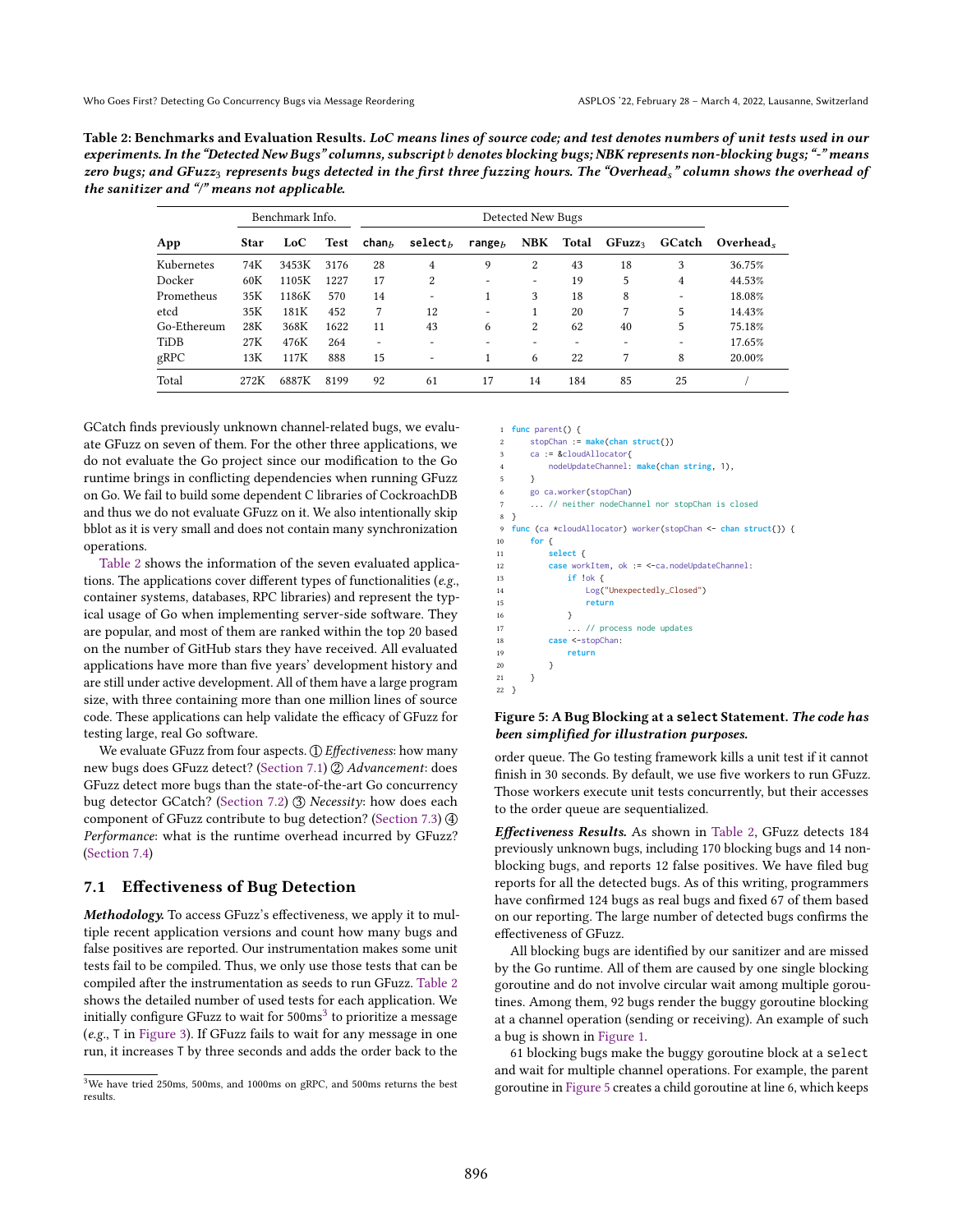```
1 func parent(queueLength int) *Broadcaster {
       m := &Broadcaster{
           3 incoming: make(chan Event, queueLength),
 4 }
 5 go m.loop()
 6 return m
7 }
8 func (m *Broadcaster) loop() {
9 for event := range m.incoming { //blocking
10 m.distribute(event)
11 }
12 }
13
14 func (m *Broadcaster) Shutdown() {//forget to be called
15 close(m.incoming)
16 \quad \frac{1}{2}
```
#### Figure 6: A Bug Blocking at a **range** Statement. The code has been simplified for illustration purposes.

processing updates sent through channel ca.nodeUpdateChannel with a select (lines  $11-20$ ) in a loop until the moment when either channel ca.nodeUpdateChannel or channel stopChan is closed. However, the parent does not close either of the two channels, and thus the child goroutine blocks at the select and waits for messages from the two channels endlessly.

17 bugs leave a goroutine blocking when using a range to pull messages from a channel. The range keyword can drain a channel in a loop, and it keeps iterating the loop until the channel is closed. For example, programmers forget to call function Shutdown() at line 14 in [Figure 6,](#page-9-2) which causes the child goroutine created at line 5 to be blocked at the range statement at line 9 forever.

Moreover, GFuzz detects 14 non-blocking bugs. All of them are captured by the Go runtime. Although those bugs are not reported by our sanitizer, reordering concurrent messages is necessary to trigger a code path or a goroutine interleaving for them. One of the bugs is caused by sending a message to a closed channel, two are caused by using an out-of-bound index to access a slice or an array, nine are due to dereferencing a nil object, and the root cause of the remaining two bugs is accessing a map without any synchronization.

All the reported false positives are caused by errors of GFuzz's static analysis. GFuzz misses some code sites where a goroutine gains a reference to a channel and fails to instrument GainChRef() calls there. Thus, for some goroutines, GFuzz does not know they have gained some channel references until they conduct operations on the channels. If the testing framework terminates a testing run in such a time window, using the incomplete relations between goroutines and channel references, GFuzz may mistakenly determine that no active goroutines can unblock some blocking goroutines and report false alarms. All false positives occur for this reason.

#### <span id="page-9-0"></span>7.2 Comparison with GCatch

Methodology. We compare GFuzz with GCatch [\[45\]](#page-13-21), the most recently developed Go concurrency bug detector, to understand whether GFuzz advances the state of the art. GCatch models channel operations using a new constraint system and extracts constraints through static program analysis. It leverages Z3 [\[9\]](#page-13-33) to solve the constraints to look for goroutine interleavings that lead one or more goroutines to block endlessly and thus detects blocking bugs.



<span id="page-9-3"></span>

Figure 7: Contributions of GFuzz Components.

We apply GFuzz and GCatch to the same version of each evaluated application. We compare the detected bugs of GCatch and the bugs reported by GFuzz in the first three hours to understand the detectors' pros and cons.

Comparison Results. In total, GFuzz finds 85 bugs in three hours and GCatch detects 25 bugs in the same application versions.

Among the 85 bugs found by GFuzz, GCatch also pinpoints five of them and fails to report the others for four reasons. First, GCatch does not detect non-blocking bugs. Thus, it misses four bugs. Second, when GCatch conducts inter-procedural analysis, if a call site may have more than one callee, GCatch gives up the analysis. Thus, GCatch misses some synchronization operations and fails to detect 57 bugs. Note that GCatch is designed this way to retain its precision, and if it continues to analyze call sites with more than one possible callee, it will report many false positives. Third, GCatch fails to pinpoint 17 bugs because it does not have some necessary dynamic information, such as channel buffer size and which channel a pointer points to. Fourth, GCatch fails to analyze loop iteration numbers for the remaining two bugs. Compared with GCatch, GFuzz overcomes several fundamental limitations of static analysis (e.g., alias analysis, the computation of loop iteration numbers). It significantly improves the state of the art of Go concurrency bug detection.

Of the 25 bugs detected by GCatch, GFuzz does not find 20 of them in the three allotted hours due to four reasons. First, GFuzz could have detected six more bugs, but doing so would require a longer execution time. Second, for four bugs, reordering concurrent messages does not help expose them. For example, one bug identified by GCatch can only be triggered when a function returns a particular value. However, changing message orders cannot help the function return the required value. Third, for eight bugs, there are no unit tests available to exercise the buggy code or the tests require particular execution environments that are unavailable to us. Fourth, the remaining two bugs are missed because GFuzz cannot handle some control labels during source-to-source transformation.

#### <span id="page-9-1"></span>7.3 Necessity of GFuzz Components

Methodology. To understand the contribution made by each component of GFuzz, specifically, order mutation, order prioritization, and bug detection, we launch a dynamic evaluation to detect bugs in gRPC with each component disabled. We choose gRPC version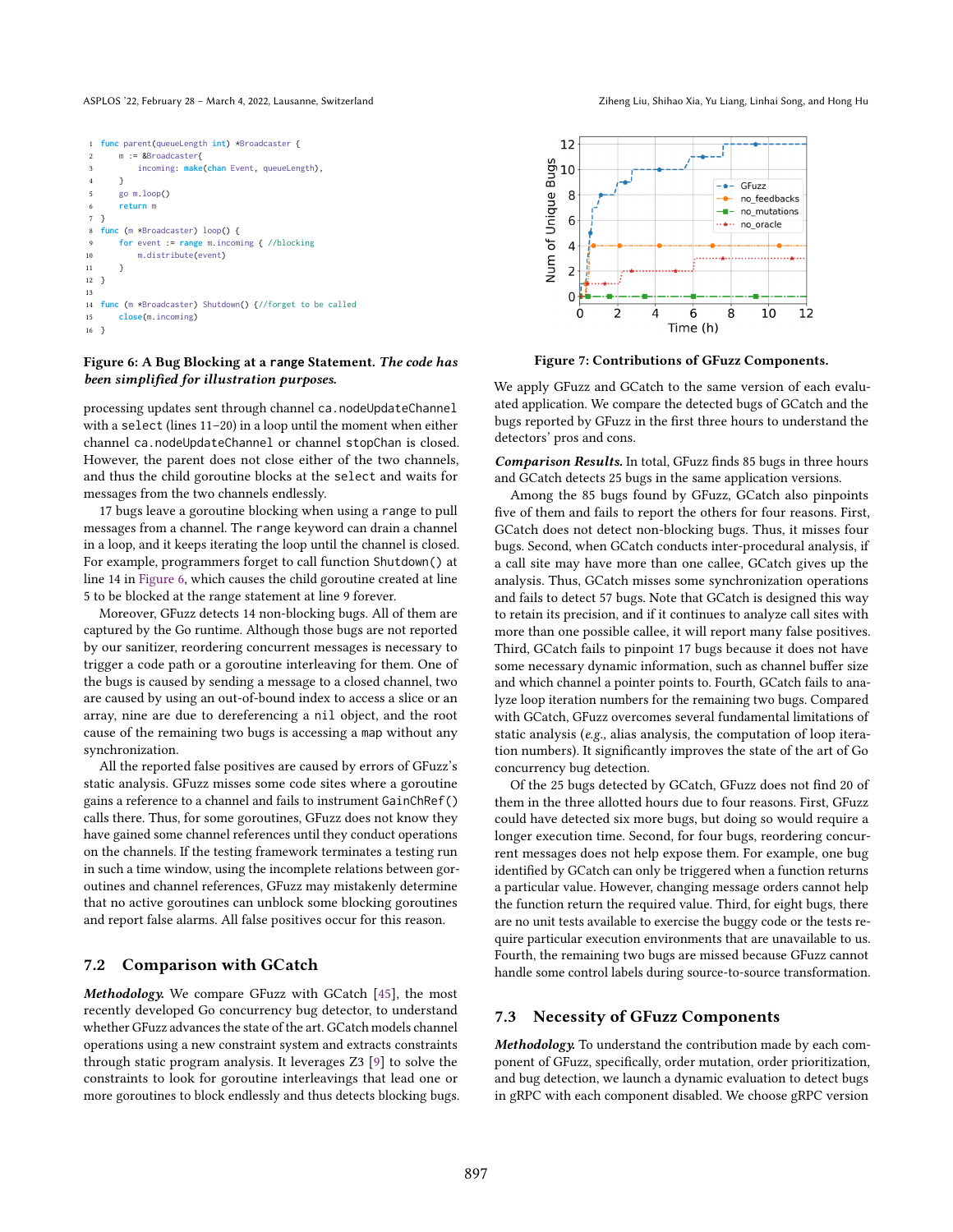9280052 (committed on 7 February, 2021), the most recent gRPC version used in our experiments, to conduct this evaluation. We use five workers for all settings.

Experimental Results. [Figure 7](#page-9-3) shows the number of unique bugs detected by each setting of GFuzz over the first 12 hours. In total, 14 unique bugs are detected across the four settings. Among them, four bugs are fixed by programmers themselves before we file our reports, and the remaining ten bugs are included in the "Total" column of [Table 2.](#page-8-0)

First, the full-featured GFuzz finds the highest number of unique bugs for a total of 12. Nine of these bugs are channel-related blocking bugs (reported by our sanitizer). The remaining three are caused by dereferencing a nil pointer (pinpointed by the Go runtime).

Second, without the bug sanitizer, the Go runtime cannot report any blocking bugs even if the bugs are triggered. However, the Go runtime captures three non-blocking bugs, including two nil-pointer dereferences and one caused by concurrent accesses on a map. Since the testing process contains some randomness, the detected non-blocking bugs are not exactly the same as those detected in the full-featured run. The two groups of bugs have two nil-pointer dereferences in common. The full-featured GFuzz pinpoints one more nil-pointer dereference, but it misses the bug due to unsynchronized accesses on a map.

Third, without any order mutation, GFuzz cannot detect any concurrency bugs. This dynamic execution further confirms the benefits of message reordering.

Fourth, runtime feedback can help find more bugs than pure random testing. Without feedback, GFuzz can find only four bugs, including one blocking bug and three non-blocking bugs. Three of the bugs are also detected by the full-featured GFuzz. One bug due to concurrent accesses on a map is missed in the full-featured run. We also observe that without feedback, GFuzz cannot find any bugs after one hour. Since the mutation space is huge, it is inefficient to blindly explore the space.

#### <span id="page-10-0"></span>7.4 Performance

Overhead of GFuzz. We run GFuzz on each application for 12 hours to measure execution speed. We launch five workers for GFuzz. For the purposes of comparison, we run the same set of unit tests using the testing framework with parallel level five.

GFuzz can execute 0.62 unit tests in one second for the applications and causes 3.0X overhead. GFuzz causes runtime overhead for two reasons. First, GFuzz adds extra waits when prioritizing a particular concurrent message. Second, GFuzz collects various types of dynamic information for detecting bugs and prioritizing interesting message orders.

Overhead of the Sanitizer. We particularly measure the runtime overhead of the sanitizer to understand the feasibility of adopting it in other scenarios. To achieve this goal, we disable the instrumented code that reorders concurrent messages and that collects information to guide the fuzzing method. Some (but not all) tests in Prometheus and gRPC have blocking detection functionality, which will wait for several extra seconds if goroutines not in their whitelists are still live when the main goroutine finishes. We disable such functionality in our measurement. We run all unit tests 10

times with and without the sanitizer and then compute the overhead using the average execution time.

As shown in [Table 2,](#page-8-0) the sanitizer incurs less than 20% overhead for two applications (Prometheus and etcd) and less than 50% overhead for another four applications (Kubernetes, Docker, TiDB, and gRPC). The sanitizer causes 75.2% overhead for Go-Ethereum, which is the largest overhead incurred among all the applications. Overall, the sanitizer causes overhead less than or comparable with widely-used sanitizers, such as AddressSanitizer [\[61\]](#page-14-21) and Thread-Sanitizer [\[62\]](#page-14-22).

#### 8 DISCUSSION AND FUTURE WORK

Limitations and Future Work. GFuzz alters program execution states only by mutating the processing order of concurrent messages. However, there are many other mechanisms to change Go programs' executions, such as mutating program inputs, changing the order of shared-memory accesses, and modifying the interleaving of synchronization operations. We will explore how these mechanisms impact the exposure of Go concurrency bugs and enhance GFuzz accordingly.

GFuzz only considers messages waited for by the same select as concurrent, and thus it misses many other possible concurrent messages. We believe reordering these missed messages can reveal more channel-related programming mistakes and detect more bugs. We will explore advanced analysis techniques to detect more concurrent messages in the future.

GFuzz does not modify program inputs, and thus its effectiveness depends on the code coverage of the program inputs used to launch GFuzz. We use existing unit tests (not program inputs) to conduct our experiments. We do observe some bugs that are detected by the static detector GCatch but are missed by GFuzz. This is because there is no unit test to exercise the buggy code. We consider this a fundamental limitation of many dynamic techniques. In the future, we will look for real-world workloads of the benchmark applications and test how GFuzz works with those workloads.

GFuzz triggers high overhead, which can cause both false positives and false negatives. First, the overhead can lead a unit test not to finish in 30 seconds and to be killed by the testing framework. As discussed in [Section 7.1,](#page-8-1) GFuzz may not record the precise goroutine-channel relations under this scenario, and thus it may report false positives. Second, some goroutines may be significantly slowed down by GFuzz, and some bugs may not be triggered anymore. Thus, GFuzz misses those bugs. In the future, we will explore how to speed up GFuzz and improve both the effectiveness and the efficiency of GFuzz.

Generalization to Other Programming Languages. Since many new programming languages adopt message passing to reduce concurrency bugs, extending GFuzz to these languages after some adjustments appears promising. For example, both Rust and Kotlin support select to enable one thread to wait for multiple channel operations. Thus, the way GFuzz identifies concurrent messages can also be used to pinpoint concurrent messages in Rust and Kotlin programs. As another example, GFuzz's blocking-bug detection algorithm can likewise be used to detect blocking bugs in Rust and Kotlin programs after two modifications. First, a channel in a Rust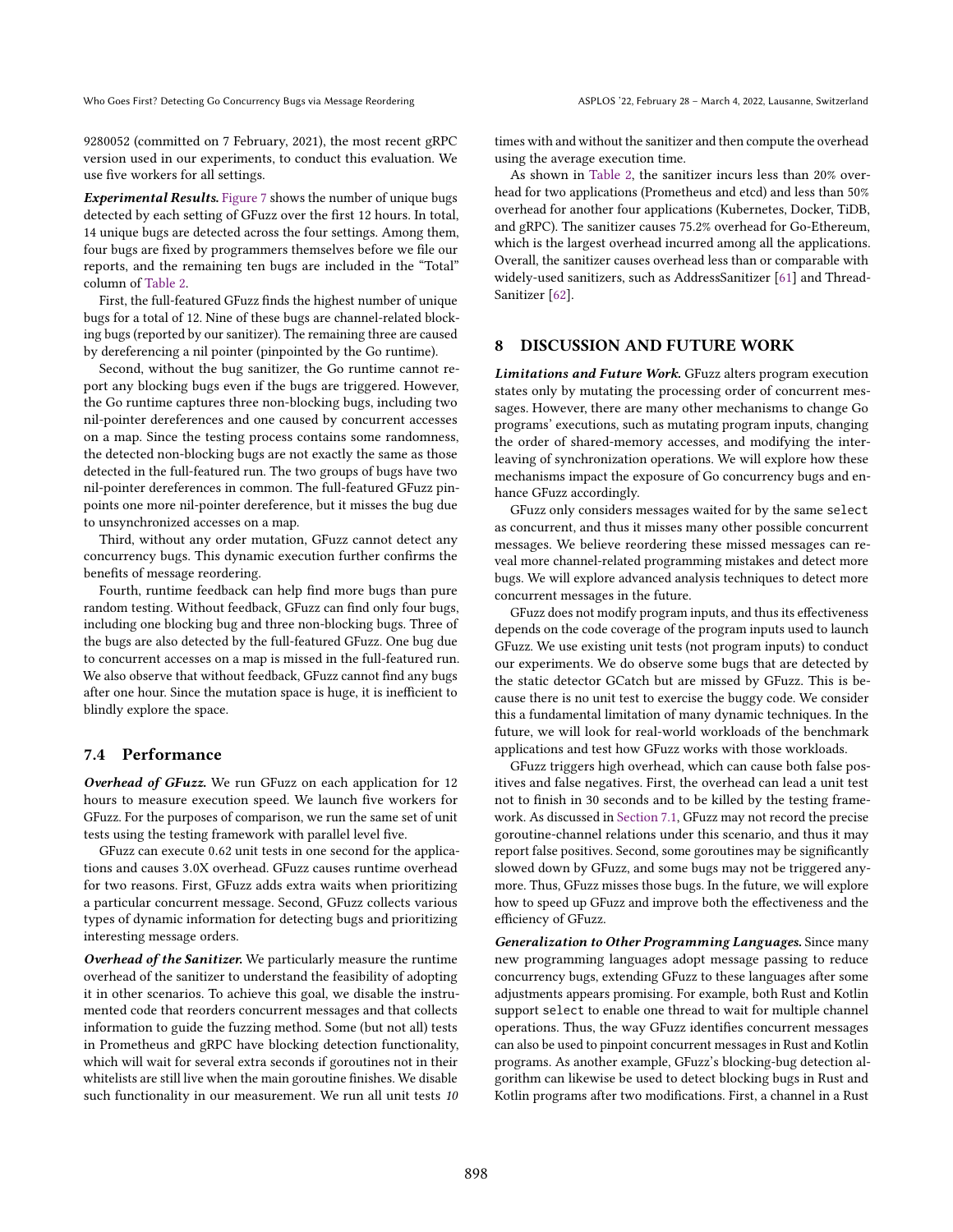program by default has an unlimited buffer size, and thus the algorithm should be modified to not consider that a sending operation can block a thread. Second, Kotlin organizes threads hierarchically, and when a parent thread terminates, all child threads will also be stopped. Thus, the algorithm should be enhanced to consider that a parent thread can potentially unblock all its child threads.

#### 9 RELATED WORK

Dynamic Concurrency Bug Detection. Go provides a built-in deadlock detector, which is implemented in the goroutine scheduler and is always enabled [\[18\]](#page-13-23). The detector detects some channelrelated blocking bugs, but it misses most of them because it reports bugs only when all (not some) goroutines are blocked at synchronization operations. For example, none of the previously unknown blocking bugs found by GFuzz (including those presented in [Fig](#page-1-0)[ure 1,](#page-1-0) [Figure 5,](#page-8-2) and [Figure 6\)](#page-9-2) can be identified by the deadlock detector. Industry practitioners build techniques that report blocking bugs when there are goroutines finishing later than the main goroutine [\[7,](#page-13-22) [69\]](#page-14-15). Since Go is mainly used to implement server-side software, a Go program can execute for a long time. Bug detection is thus significantly delayed by the techniques. Moreover, all the existing techniques cannot increase the chance of triggering a concurrency bug.

GFuzz is similar to previous techniques [\[2,](#page-13-34) [12,](#page-13-9) [40,](#page-13-13) [50,](#page-14-6) [55,](#page-14-8) [60\]](#page-14-10) built for other programming languages in a way that they all force threads (or goroutines) to interact in particular ways and report bugs that are validated at runtime. However, GFuzz focuses on concurrent messages, not shared-memory usages. Since messages are usually processed by many different channels and there is no single memory location to identify correlated messages, analyzing messages is more challenging than inspecting shared-memory accesses. Moreover, GFuzz leverages the fuzzing method to identify and prioritize message orders that are close to exposing bugs.

Researchers have built techniques to identify concurrency bugs in distributed systems. Some of these techniques use model checking to systematically examine all possible message orders for possible bugs [\[39,](#page-13-15) [48,](#page-14-11) [74\]](#page-14-12). Since a real Go software system has a huge number of possible message orders, we think effectively searching the message-order space of the system that GFuzz offers is more efficiently to detect channel-related bugs in the system than exhaustively inspecting the whole order space. After modeling concurrency mechanisms in distributed systems using happens-before rules, DCatch can effectively pinpoint concurrency bugs using runtime tracing and trace analysis [\[42\]](#page-13-14). However, DCatch focuses on bugs caused by concurrent conflicting memory accesses on one node and its algorithm cannot be used to detect channel-related bugs. Morpheus samples and enforces partial orders of conflicting messages (i.e., concurrent messages sent to the same process) to detect bugs in distributed systems implemented in Erlang [\[76\]](#page-14-20). Similar to Morpheus, GFuzz also mutates orders of concurrent messages to expose bugs. Unlike Morpheus, GFuzz leverages channel states (e.g., number of channel elements, closed or not) to more efficiently explore the order space.

There are dynamic detectors that detect deadlocks in MPI programs [\[13,](#page-13-35) [25,](#page-13-36) [26,](#page-13-37) [64,](#page-14-23) [70\]](#page-14-24), where MPI (message passing interface) is a library that helps create parallel programs in C or Fortran77. However, MPI channels are different from Go channels in their design model, and many important Go channel operations (e.g., close, select) do not exist in MPI. Therefore, the detectors built for MPI programs cannot effectively identify channel-related bugs in Go.

Static Concurrency Bug Detection for Go. Practitioners and researchers have built many techniques to statically detect concurrency bugs in Go programs. Staticcheck [\[28\]](#page-13-17) and the vet tool [\[16\]](#page-13-16) are two suites of static Go bug detectors, each containing four detectors for identifying concurrency bugs. However, these tools target very specific buggy code patterns (e.g., an unlocking operation right after a locking operation on the same mutex), and thus they miss most Go concurrency bugs.

Researchers have built several model-checking-based techniques that extract a Go program's execution model by inspecting synchronization operations and detect liveness issues (i.e., blocking bugs) and channel safety issues (i.e., non-blocking bugs) [\[14,](#page-13-18) [37,](#page-13-19) [38,](#page-13-20) [53,](#page-14-13) [59\]](#page-14-14). However, these techniques have to analyze each input program and all its primitives as a whole, and thus it is difficult for them to scale to large, real Go software.

GCatch is the most recent Go concurrency-bug detector [\[45\]](#page-13-21). GCatch separates synchronization primitives into small groups, and only examines each group within a small code scope to scale to large programs. After modeling channel operations in a novel constraint system, GCatch applies a constraint solver to detect bugs. However, GCatch can only detect channel-related blocking bugs. It is not easy to extend GCatch's constraint system to cover more primitives and non-blocking bugs, since we need to use constraints to precisely model those primitives' behaviors and non-blocking bugs' triggering conditions. In addition, to report fewer false positives, GCatch gives up its static analysis when one call site has multiple possible callees, which causes GCatch to miss many bugs in our experiments.

Overall, there are several fundamental difficulties in statically analyzing real-world Go software, including computing precise alias information, constructing accurate call graphs when interfaces are involved, and calculating loop iteration numbers. Thus, we design GFuzz using dynamic analysis to work around these challenges.

Grey-box Fuzzing. Fuzzing is a general technique used to stress the tested program by randomly generating a lot of inputs [\[49\]](#page-14-25). Many advanced fuzzing techniques have identified hundreds of thousands of previously unknown bugs and vulnerabilities in realworld software systems [\[6,](#page-13-29) [46,](#page-13-27) [57,](#page-14-26) [66,](#page-14-27) [75,](#page-14-28) [77,](#page-14-29) [78\]](#page-14-19). There are also fuzzers built for Go programs [\[17,](#page-13-38) [27,](#page-13-39) [71\]](#page-14-30). However, most of them focus on bugs that can be triggered in single-thread mode and are not designed for concurrency bugs.

Several fuzzing techniques have been designed to effectively detect concurrency bugs by prioritizing seed inputs that can trigger more concurrent code or particular interleavings [\[5,](#page-13-40) [33,](#page-13-41) [41\]](#page-13-42). Although useful, these techniques target concurrency bugs due to misuse of shared memory and are thus unlikely to detect channelrelated bugs.

#### 10 CONCLUSION

This paper presents a new detection technique GFuzz that provides push-button, accurate bug detection for channel-related Go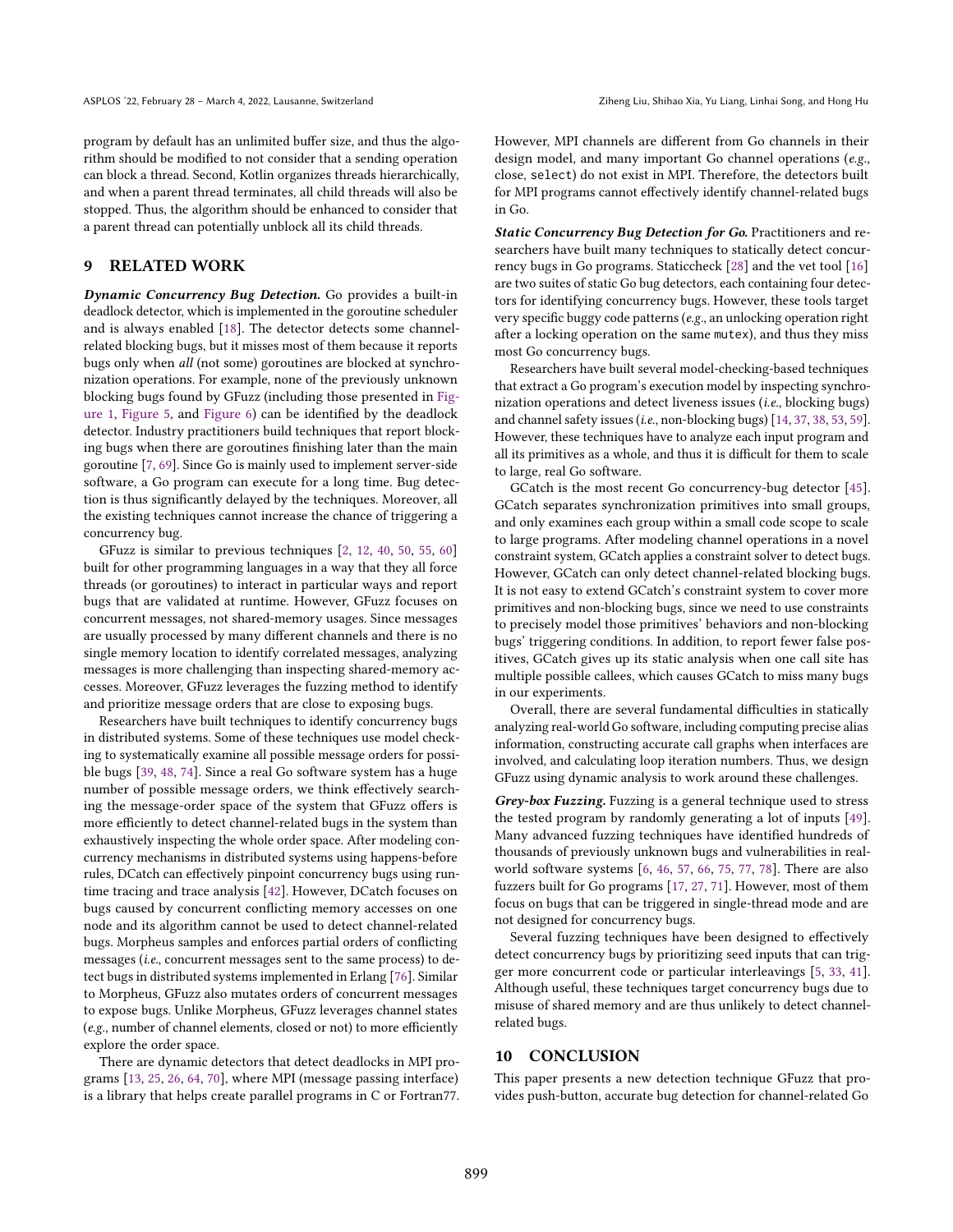concurrency bugs by proactively mutating the processing order of concurrent messages. GFuzz identifies concurrent messages using a straightforward approach, safely enforces required processing orders of concurrent messages, selectively prioritizes promising message orders, and detects resulting concurrency bugs. In our experiments, GFuzz successfully found 184 previously unknown bugs from six popular Go applications, outperforming the state-ofthe-art Go concurrency bug detector. Future research can further explore how to leverage other execution mutation mechanisms to enhance GFuzz and identify more concurrent messages.

## ACKNOWLEDGEMENT

We thank Yatin Manerkar, our shepherd, and the anonymous reviewers for their insightful feedback and comments. We thank Boqin Qin for helping file bug reports. This work is supported in part by NSF grant CNS-1955965.

## A ARTIFACT APPENDIX

## A.1 Abstract

GFuzz is a dynamic detector that can effectively pinpoint channelrelated concurrency bugs in Go software. GFuzz contains three components:

- Instrumentor: This component modifies select statements to force concurrent messages to be processed in a given order.
- Fuzzing engine: This component mutates exercised message orders and prioritizes orders close to triggering bugs based on execution feedback.
- Sanitizer: This component can capture channel-related blocking bugs.

To test a Go program, GFuzz first instruments the program and then keeps executing the program with the same program inputs, but different processing orders of concurrent messages. GFuzz reports all captured bugs in its log with detailed information to help understand and reproduce the bugs.

We provide an artifact, described in detail below, to help easy reproduction of all the experiments in the paper. The artifact is available on GitHub at [https://github.com/system-pclub/GFuzz/](https://github.com/system-pclub/GFuzz/tree/asplos-artifact) [tree/asplos-artifact.](https://github.com/system-pclub/GFuzz/tree/asplos-artifact)

## A.2 Artifact Checklist (Meta-Information)

- Algorithm: program instrumentation algorithm, order prioritization algorithm, and blocking bug detection algorithm.
- Program: We release the source code of GFuzz in the artifact and test GFuzz on seven open-source Go projects.
- Compilation: Our tool should be compiled with Golang 1.16. The tested programs should be compiled using our instrumentator.
- Transformations: We rely on source-to-source transformations to inject our logic into tested Go programs. The tool has been included in the artifact package.
- Binary: We do not rely on any prebuilt binary. Our tool and tested programs should be compiled from source code properly.
- Run-time environment: Our experiments can be conducted on a Ubuntu-20.06 machine with Go-1.16 and Docker-20.10.8. Root permission is required to run Docker.
- Execution: Fuzzing is an infinite execution process.
- Metrics: The number of detected bugs.
- Output: The fuzzer will show the number of detected bugs. The concrete bug information can be found in folder "exec". Specifically, inside the "exec" folder, file "ort\_config" contains the input and oracle configurations, file "ort\_output" contains the order of concurrent messages and triggered channels, and file "stdout" contains stack frames.
- How much disk space required (approximately)?: A 100GB disk should be enough for the experiments. This will include all the source code (our tool + seven tested programs), all the compilation products, all docker files, and all generated bug reports.
- How much time is needed to prepare workflow (approximately)?: Most time will be used to compile all the test binaries of the seven applications. It will take about three hours to complete the downloading and building.
- Publicly available?: Yes, we release the source code at [https://github.com/system-pclub/GFuzz/tree/asplos-artifact.](https://github.com/system-pclub/GFuzz/tree/asplos-artifact)
- Code licenses (if publicly available)?: MIT
- Archived (provide DOI)?: 10.5281/zenodo.5893373

## A.3 Description

A.3.1 How to Access? The artifact is available on GitHub: [https:](https://github.com/system-pclub/GFuzz/tree/asplos-artifact) [//github.com/system-pclub/GFuzz/tree/asplos-artifact.](https://github.com/system-pclub/GFuzz/tree/asplos-artifact)

A.3.2 Hardware Dependencies. Our experiments need 100GB free space on disk for building docker images and saving fuzzing outputs.

A.3.3 Software Dependencies. Our experiments need the following software: Docker-20.10.8 or higher to run our experiments, cloc [\[1\]](#page-13-43) to count lines of source code, and Git-2.18 or higher to get the source code of our tool and the tested Go projects.

A.3.4 Data Sets. To reproduce the bug detection results, the source code of the seven evaluated benchmark programs is needed. Their information is released together with the detailed experimental results [\[44\]](#page-13-44). To understand whether GFuzz improves the state of the art, we compared GFuzz with GCatch. Thus, GCatch's source code is also required [\[45\]](#page-13-21).

# A.4 Installation

Our tools mainly rely on Docker and helper scripts. No installation required.

# A.5 Experiment Workflow

Our main experimental results are in [Table 2,](#page-8-0) including the information of the benchmark programs, the information of the detected bugs, the comparison results with GCatch, and the overhead of GFuzz's sanitizer. Sections 2, 3, 4, and 6 of the "README.md" file in the artifact provide the instructions to reproduce those results. Section 5 of "README.md" explains how to reproduce [Figure 7.](#page-9-3)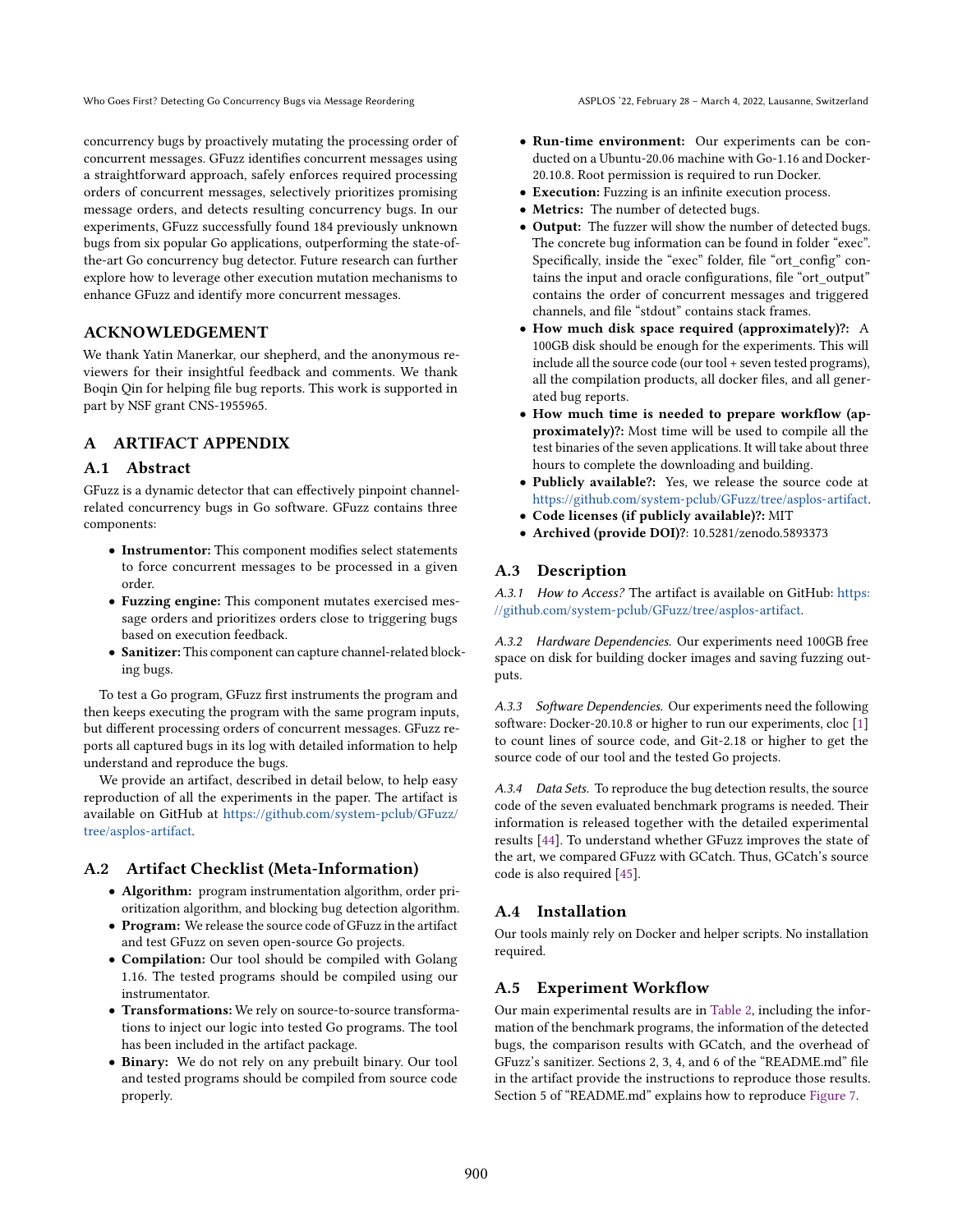## A.6 Evaluation and Expected Results

The benchmark information and measured overhead numbers will be displayed on the terminal. They are self-explained. The information of detected bugs will be saved in log files. Section 7 of "README.md" in the artifact explains how to interpret GFuzz's log.

#### REFERENCES

- <span id="page-13-43"></span>[1] AlDanial. 2017. CLOC: Count Lines of Code. [http://cloc.sourceforge.net/.](http://cloc.sourceforge.net/)
- <span id="page-13-34"></span>[2] Sebastian Burckhardt, Pravesh Kothari, Madanlal Musuvathi, and Santosh Nagarakatte. 2010. A Randomized Scheduler with Probabilistic Guarantees of Finding Bugs. In Proceedings of the 15th International Conference on Architectural Support for Programming Languages and Operating Systems (ASPLOS '10). Pittsburgh, Pennsylvania, USA.
- <span id="page-13-7"></span>[3] Yan Cai and W. K. Chan. 2012. MagicFuzzer: Scalable Deadlock Detection for Large-Scale Applications. In Proceedings of the 34th International Conference on Software Engineering (ICSE '12). Zurich, Switzerland.
- <span id="page-13-8"></span>[4] Yan Cai, Shangru Wu, and W. K. Chan. 2014. ConLock: A Constraint-Based Approach to Dynamic Checking on Deadlocks in Multithreaded Programs. In Proceedings of the 36th International Conference on Software Engineering (ICSE '14). Hyderabad, India.
- <span id="page-13-40"></span>[5] Hongxu Chen, Shengjian Guo, Yinxing Xue, Yulei Sui, Cen Zhang, Yuekang Li, Haijun Wang, and Yang Liu. 2020. MUZZ: Thread-aware Grey-box Fuzzing for Effective Bug Hunting in Multithreaded Programs. In Proceedings of 29th USENIX Security Symposium (USENIX Security '20). Virtual Event, USA.
- <span id="page-13-29"></span>[6] Peng Chen and Hao Chen. 2018. Angora: Efficient Fuzzing by Principled Search. In Proceedings of the 39th IEEE Symposiums on Security and Privacy (Oakland '18). San Francisco, CA, USA.
- <span id="page-13-22"></span>[7] CockroachDB. 2021. leaktest. [https://github.com/cockroachdb/cockroach/tree/](https://github.com/cockroachdb/cockroach/tree/master/pkg/util/leaktest) [master/pkg/util/leaktest.](https://github.com/cockroachdb/cockroach/tree/master/pkg/util/leaktest)<br>[8] Randy Coulman. 2013.
- <span id="page-13-5"></span>Debugging Race Conditions and Deadlocks. [https://randycoulman.com/blog/2013/03/05/debugging-race-conditions](https://randycoulman.com/blog/2013/03/05/debugging-race-conditions-and-deadlocks/)[and-deadlocks/.](https://randycoulman.com/blog/2013/03/05/debugging-race-conditions-and-deadlocks/)
- <span id="page-13-33"></span>[9] Leonardo de Moura and Nikolaj Bjørner. 2008. Z3: An Efficient SMT Solver. In Tools and Algorithms for the Construction and Analysis of Systems (TACAS '08). Berlin, Heidelberg.
- <span id="page-13-28"></span>[10] Nicolas Dilley and Julien Lange. 2019. An Empirical Study of Messaging Passing Concurrency in Go Projects. In 2019 IEEE 26th International Conference on Software Analysis, Evolution and Reengineering (SANER '19). Hangzhou, China.
- <span id="page-13-0"></span>[11] Docker. 2022. Docker - Build, Ship, and Run Any App, Anywhere. [https://www.](https://www.docker.com/) [docker.com/.](https://www.docker.com/)
- <span id="page-13-9"></span>[12] John Erickson, Madanlal Musuvathi, Sebastian Burckhardt, and Kirk Olynyk. 2010. Effective Data-race Detection for the Kernel. In Proceedings of the 9th USENIX Conference on Operating Systems Design and Implementation (OSDI '10). Vancouver, BC, Canada.
- <span id="page-13-35"></span>[13] Vojtundefinedch Forejt, Saurabh Joshi, Daniel Kroening, Ganesh Narayanaswamy, and Subodh Sharma. 2017. Precise Predictive Analysis for Discovering Communication Deadlocks in MPI Programs. ACM Transactions on Programming Languages and Systems (2017).
- <span id="page-13-18"></span>[14] Julia Gabet and Nobuko Yoshida. 2020. Static Race Detection and Mutex Safety and Liveness for Go Programs. In Proceedings of the 34th European Conference on Object-Oriented Programming (ECOOP '20). Berlin, Germany.
- <span id="page-13-3"></span>[15] Andrew Gerrand. 2010. The Go Blog: Share Memory By Communicating. [https:](https://blog.golang.org/share-memory-by-communicating) [//blog.golang.org/share-memory-by-communicating.](https://blog.golang.org/share-memory-by-communicating)
- <span id="page-13-16"></span>[16] Google. 2021. Command vet. [https://golang.org/cmd/vet/.](https://golang.org/cmd/vet/)
- <span id="page-13-38"></span>[17] Google. 2021. Fuzz testing for go. [https://github.com/google/gofuzz.](https://github.com/google/gofuzz) [18] Google. 2021. Package Deadlock. [https://godoc.org/github.com/sasha-s/go-](https://godoc.org/github.com/sasha-s/go-deadlock)
- <span id="page-13-23"></span>[deadlock.](https://godoc.org/github.com/sasha-s/go-deadlock)
- <span id="page-13-31"></span>[19] Google. 2021. Package SSA. [https://godoc.org/golang.org/x/tools/go/ssa.](https://godoc.org/golang.org/x/tools/go/ssa)
- <span id="page-13-2"></span>[20] Google. 2022. A high performance, open-source universal RPC framework. [https://github.com/grpc/grpc-go.](https://github.com/grpc/grpc-go)
- <span id="page-13-24"></span>[21] Google. 2022. Data Race Detector. [https://golang.org/doc/articles/race\\_detector.](https://golang.org/doc/articles/race_detector.html) [html.](https://golang.org/doc/articles/race_detector.html)
- <span id="page-13-4"></span>[22] Google. 2022. Effective Go: Concurrency. [https://golang.org/doc/effective\\_go.](https://golang.org/doc/effective_go.html#concurrency) [html#concurrency.](https://golang.org/doc/effective_go.html#concurrency)
- <span id="page-13-26"></span>[23] Google. 2022. Honggfuzz. [https://google.github.io/honggfuzz/.](https://google.github.io/honggfuzz/)
- <span id="page-13-32"></span>[24] Google. 2022. Package AST. [https://golang.org/pkg/go/ast/.](https://golang.org/pkg/go/ast/)
- <span id="page-13-36"></span>[25] Tobias Hilbrich, Bronis R. de Supinski, Martin Schulz, and Matthias S. Müller. 2009. A Graph Based Approach for MPI Deadlock Detection. In Proceedings of the 23rd International Conference on Supercomputing (ICS '09). Yorktown Heights, NY, USA.
- <span id="page-13-37"></span>[26] Tobias Hilbrich, Joachim Protze, Martin Schulz, Bronis R. de Supinski, and Matthias S. Müller. 2012. MPI Runtime Error Detection with MUST: Advances in Deadlock Detection. In Proceedings of the International Conference on High Performance Computing, Networking, Storage and Analysis (SC '12). Salt Lake City,

Utah.

- <span id="page-13-39"></span>[27] Katie Hockman. 2021. Design Draft: First Class Fuzzing. [https://golang.org/s/](https://golang.org/s/draft-fuzzing-design) [draft-fuzzing-design.](https://golang.org/s/draft-fuzzing-design)
- <span id="page-13-17"></span>[28] Dominik Honnef. 2022. Staticcheck – a collection of static analysis tools for working with Go code. [https://github.com/dominikh/go-tools.](https://github.com/dominikh/go-tools)
- <span id="page-13-10"></span>[29] Jeff Huang. 2015. Stateless Model Checking Concurrent Programs with Maximal Causality Reduction. In Proceedings of the 36th ACM SIGPLAN Conference on Programming Language Design and Implementation (PLDI '15) (PLDI '15). Portland, OR, USA.
- [30] Jeff Huang, Patrick O'Neil Meredith, and Grigore Rosu. 2014. Maximal Sound Predictive Race Detection with Control Flow Abstraction. In Proceedings of the 35th ACM SIGPLAN Conference on Programming Language Design and Implementation (PLDI '14). Edinburgh, United Kingdom.
- [31] Jeff Huang and Arun K. Rajagopalan. 2016. Precise and Maximal Race Detection from Incomplete Traces. In Proceedings of the 2016 ACM SIGPLAN International Conference on Object-Oriented Programming, Systems, Languages, and Applications (OOPSLA '16). Amsterdam, Netherlands.
- <span id="page-13-11"></span>[32] Omar Inverso, Truc L. Nguyen, Bernd Fischer, Salvatore La Torre, and Gennaro Parlato. 2015. Lazy-CSeq: A Context-Bounded Model Checking Tool for Multithreaded C-Programs. In 30th IEEE/ACM International Conference on Automated Software Engineering (ASE '15). Lincoln, Nebraska, USA.
- <span id="page-13-41"></span>[33] Dae R. Jeong, Kyungtae Kim, Basavesh Ammanaghatta Shivakumar, Byoungyoung Lee, and Insik Shin. 2019. Razzer: Finding Kernel Race Bugs through Fuzzing. In Proceedings of the 40th IEEE Symposiums on Security and Privacy (Oakland '19). San Francisco, CA, USA.
- <span id="page-13-6"></span>[34] Horatiu Jula, Daniel Tralamazza, Cristian Zamfir, and George Candea. 2008. Deadlock Immunity: Enabling Systems to Defend against Deadlocks. In Proceedings of the 8th USENIX Conference on Operating Systems Design and Implementation (OSDI '08). San Diego, California.
- <span id="page-13-12"></span>[35] Daniel Kroening, Daniel Poetzl, Peter Schrammel, and Björn Wachter. 2016. Sound static deadlock analysis for C/Pthreads. In Proceedings of the 31st IEEE/ACM International Conference on Automated Software Engineering (ASE '16). Singapore, Singapore.
- <span id="page-13-1"></span>[36] Kubernetes. 2022. Production-Grade Container Orchestration. [https://kubernetes.](https://kubernetes.io/) [io/.](https://kubernetes.io/)
- <span id="page-13-19"></span>[37] Julien Lange, Nicholas Ng, Bernardo Toninho, and Nobuko Yoshida. 2017. Fencing off Go: Liveness and Safety for Channel-based Programming. In Proceedings of the 44th ACM SIGPLAN Symposium on Principles of Programming Languages (POPL '17). Paris, France.
- <span id="page-13-20"></span>[38] Julien Lange, Nicholas Ng, Bernardo Toninho, and Nobuko Yoshida. 2018. A Static Verification Framework for Message Passing in Go using Behavioural Types. In Proceedings of the 40th International Conference on Software Engineering (ICSE '18). Gothenburg, Sweden.
- <span id="page-13-15"></span>[39] Tanakorn Leesatapornwongsa, Mingzhe Hao, Pallavi Joshi, Jeffrey F. Lukman, and Haryadi S. Gunawi. 2014. SAMC: Semantic-Aware Model Checking for Fast Discovery of Deep Bugs in Cloud Systems. In Proceedings of the 11th USENIX Conference on Operating Systems Design and Implementation (OSDI '14). Broomfield, CO, USA.
- <span id="page-13-13"></span>[40] Guangpu Li, Shan Lu, Madanlal Musuvathi, Suman Nath, and Rohan Padhye. 2019. Efficient Scalable Thread-safety-violation Detection: Finding Thousands of Concurrency Bugs During Testing. In Proceedings of the 27th ACM Symposium on Operating Systems Principles (SOSP '19). Huntsville, Ontario, Canada.
- <span id="page-13-42"></span>[41] Changming Liu, Deqing Zou, Peng Luo, Bin B. Zhu, and Hai Jin. 2018. A Heuristic Framework to Detect Concurrency Vulnerabilities. In Proceedings of the 34th Annual Computer Security Applications Conference (ACSAC '18). San Juan, PR, USA.
- <span id="page-13-14"></span>[42] Haopeng Liu, Guangpu Li, Jeffrey F. Lukman, Jiaxin Li, Shan Lu, Haryadi S. Gunawi, and Chen Tian. 2017. DCatch: Automatically Detecting Distributed Concurrency Bugs in Cloud Systems. In Proceedings of the Twenty-Second International Conference on Architectural Support for Programming Languages and Operating Systems (ASPLOS '17). Xi'an, China.
- <span id="page-13-25"></span>[43] Tapir Liu. 2022. Some Panic/Recover Use Cases. [https://go101.org/article/panic](https://go101.org/article/panic-and-recover-use-cases.html)[and-recover-use-cases.html.](https://go101.org/article/panic-and-recover-use-cases.html)
- <span id="page-13-44"></span>[44] Ziheng Liu, Shihao Xia, Yu Liang, Linhai Song, and Hong Hu. 2021. asplos-710-artifact. [https://docs.google.com/spreadsheets/d/](https://docs.google.com/spreadsheets/d/1tLcgsfYlll0g20KMYgDKkAtwZtk426dMSUZ6SvXk04s/edit##gid=0) [1tLcgsfYlll0g20KMYgDKkAtwZtk426dMSUZ6SvXk04s/edit#gid=0.](https://docs.google.com/spreadsheets/d/1tLcgsfYlll0g20KMYgDKkAtwZtk426dMSUZ6SvXk04s/edit##gid=0)
- <span id="page-13-21"></span>[45] Ziheng Liu, Shuofei Zhu, Boqin Qin, Hao Chen, and Linhai Song. 2021. Automatically Detecting and Fixing Concurrency Bugs in Go Software Systems. In Proceedings of the 26th International Conference on Architectural Support for Programming Languages and Operating Systems (ASPLOS '21). Virtual Event, USA.
- <span id="page-13-27"></span>[46] LLVM. 2022. libFuzzer - a library for coverage-guided fuzz testing. [https:](https://llvm.org/docs/LibFuzzer.html) [//llvm.org/docs/LibFuzzer.html.](https://llvm.org/docs/LibFuzzer.html)
- <span id="page-13-30"></span>[47] Shan Lu, Joseph Tucek, Feng Qin, and Yuanyuan Zhou. 2006. AVIO: Detecting Atomicity Violations via Access Interleaving Invariants. In Proceedings of the 12th International Conference on Architectural Support for Programming Languages and Operating Systems (ASPLOS '06). San Jose, California, USA.